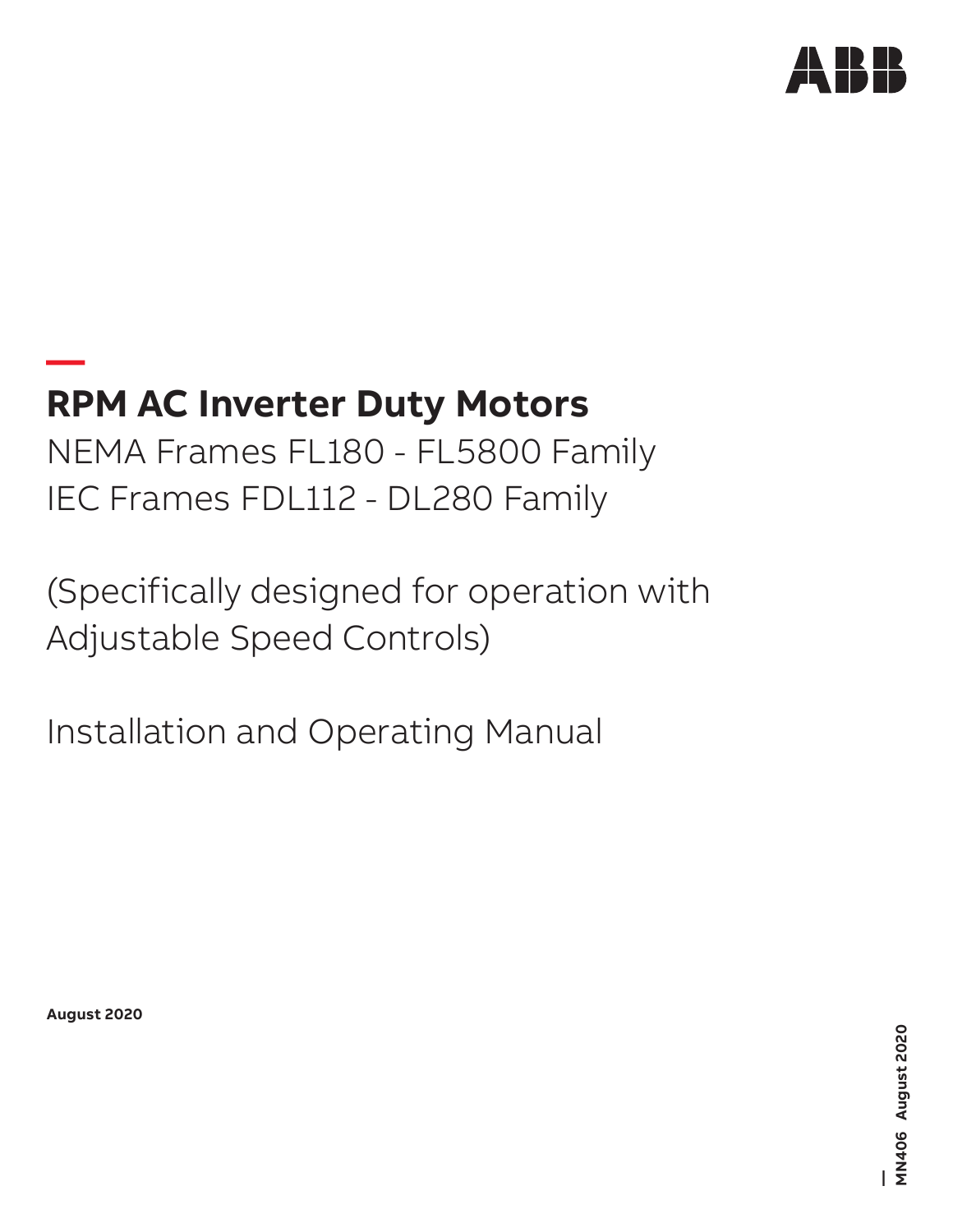Any trademarks used in this manual are the property of their respective owners.

## Important:

Be sure to check www.baldor.com to download the latest version of this manual in Adobe Acrobat PDF format.

Note! The manufacturer of these products, Baldor Electric Company became ABB Motors and Mechanical Inc. on March 1, 2018. Nameplates, Declaration of Conformity and other collateral material may contain the company name of Baldor Electric Company and the brand names of Baldor-Dodge and Baldor-Reliance until such time as all materials have been updated to reflect our new corporate identity.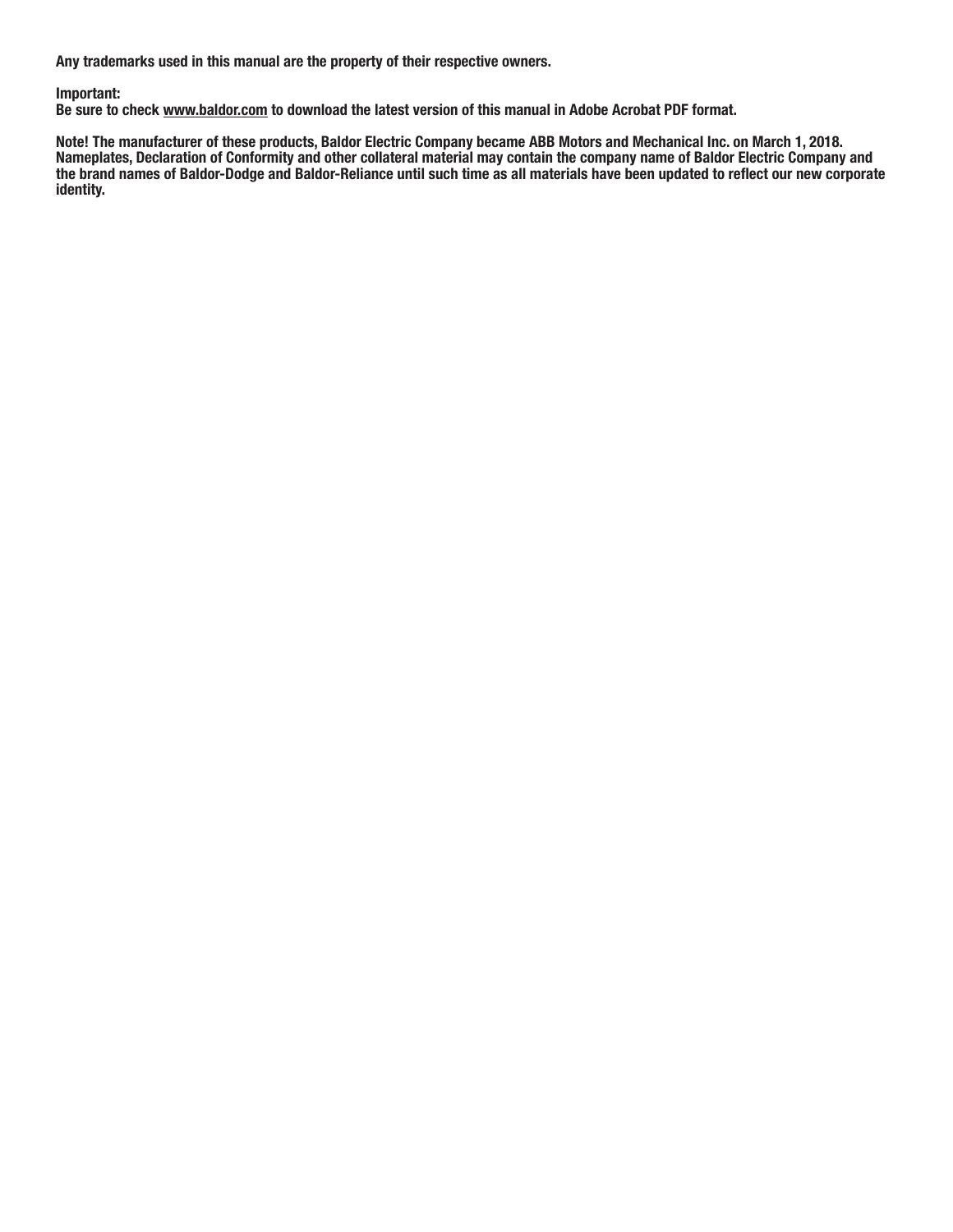| <b>Section 1</b><br><b>General Information</b>   | $1 - 1$ |
|--------------------------------------------------|---------|
| Section 2<br><b>Installation &amp; Operation</b> | $2 - 1$ |
| Mechanical Installation (1) 2-1<br>Section 3     |         |
|                                                  |         |
| <b>Section 4</b><br>IEC 60079 Series             | $4 - 1$ |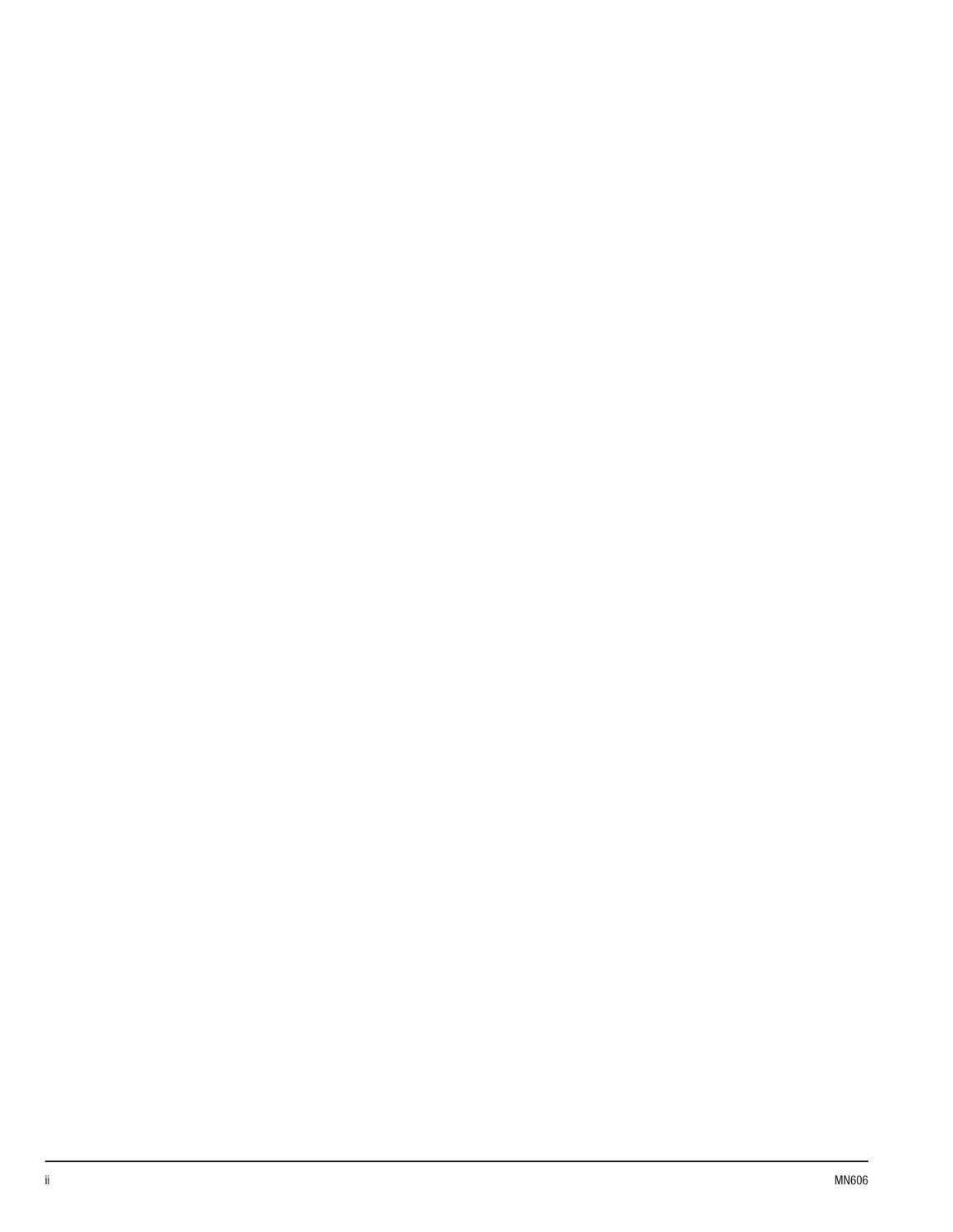# Section 1

# General Information

| <b>Overview</b>       | This manual contains general procedures that apply to Baldor Motor products. Be sure to read and understand<br>the Safety Notice statements in this manual. For your protection, do not install, operate or attempt to perform<br>maintenance procedures until you understand the Warning and Caution statements.<br>A Warning statement indicates a possible unsafe condition that can cause harm to personnel.<br>A Caution statement indicates a condition that can cause damage to equipment.<br>Baldor mining motors are sold to OEM (Original Equipment Manufacturers) companies who provide<br>motors and equipment containing these motors as their product offerings. Be sure to consult the OEM<br>documents for safety and regulatory information that is important to the application of these products. |
|-----------------------|----------------------------------------------------------------------------------------------------------------------------------------------------------------------------------------------------------------------------------------------------------------------------------------------------------------------------------------------------------------------------------------------------------------------------------------------------------------------------------------------------------------------------------------------------------------------------------------------------------------------------------------------------------------------------------------------------------------------------------------------------------------------------------------------------------------------|
| Important:            | This instruction manual is not intended to include a comprehensive listing of all details for all procedures required<br>for installation, operation and maintenance. This manual describes general guidelines that apply to most of the<br>motor products shipped by Baldor. If you have a question about a procedure or are uncertain about any detail,<br>Do Not Proceed. Please contact your OEM for more information or clarification.                                                                                                                                                                                                                                                                                                                                                                          |
|                       | Before you install, operate or perform maintenance, become familiar with the following:<br>NEMA Publication MG-2, Safety Standard for Construction and guide for Selection, Installation and Use of<br>$\bullet$<br>Electric Motors and Generators<br>IEC 60034-1 Electrical and IEC60072-1 Mechanical specifications<br>$\bullet$<br>NFPA 70 <sup>®</sup> National Electrical Code (NEC) and local codes and practices                                                                                                                                                                                                                                                                                                                                                                                              |
| <b>Safety Notice:</b> | This equipment contains high voltage! Electrical shock can cause serious or fatal injury. Only qualified personnel<br>should attempt installation, operation and maintenance of electrical equipment. Be sure that you are completely<br>familiar with MSHA (Mine Safety and Health Administration), safety standards for selection, installation and use<br>of electric motors and generators and local codes and practices. Unsafe installation or use can cause conditions<br>that lead to serious or fatal injury. Only qualified personnel should attempt the installation, operation and<br>maintenance of this equipment.                                                                                                                                                                                     |
| <b>WARNING:</b>       | Do not touch electrical connections before you first ensure that power has been disconnected. Electrical<br>shock can cause serious or fatal injury. Only qualified personnel should attempt the installation, operation<br>and maintenance of this equipment.                                                                                                                                                                                                                                                                                                                                                                                                                                                                                                                                                       |
| <b>WARNING:</b>       | Disconnect all electrical power from the motor windings and accessory devices before disassembling of<br>the motor. Electrical shock can cause serious or fatal injury.                                                                                                                                                                                                                                                                                                                                                                                                                                                                                                                                                                                                                                              |
| <b>WARNING:</b>       | The Adjustable Speed Controller may apply hazardous voltages to the motor leads after power to the<br>controller has been turned off. Verify that the controller is incapable of delivering hazardous voltages and<br>that the voltage at the motor leads is zero before proceeding. Failure to observe this precaution may result                                                                                                                                                                                                                                                                                                                                                                                                                                                                                   |
| <b>WARNING:</b>       | in severe bodily injury or death.<br>Be sure the system is properly grounded before applying power. Do not apply AC power before you ensure<br>that all grounding instructions have been followed. Electrical shock can cause serious or fatal injury.                                                                                                                                                                                                                                                                                                                                                                                                                                                                                                                                                               |
| <b>WARNING:</b>       | Avoid extended exposure to machinery with high noise levels. Be sure to wear ear protective devices to<br>reduce harmful effects to your hearing.                                                                                                                                                                                                                                                                                                                                                                                                                                                                                                                                                                                                                                                                    |
| <b>WARNING:</b>       | Surface temperatures of motor enclosures may reach temperatures which can cause discomfort or injury<br>to personnel accidentally coming into contact with hot surfaces. When installing, protection should be<br>provided by the user to protect against accidental contact with hot surfaces. Failure to observe this                                                                                                                                                                                                                                                                                                                                                                                                                                                                                              |
| <b>WARNING:</b>       | precaution could result in bodily injury.<br>Guards must be installed for rotating parts to prevent accidental contact by personnel. Accidental contact<br>with body parts or clothing can cause serious or fatal injury.                                                                                                                                                                                                                                                                                                                                                                                                                                                                                                                                                                                            |
| <b>WARNING:</b>       | This equipment may be connected to other machinery that has rotating parts or parts that are driven by<br>this equipment. Improper use can cause serious or fatal injury. Only qualified personnel should attempt to<br>install operate or maintain this equipment.                                                                                                                                                                                                                                                                                                                                                                                                                                                                                                                                                  |
| <b>WARNING:</b>       | Do not by-pass or disable protective devices or safety guards. Safety features are designed to prevent                                                                                                                                                                                                                                                                                                                                                                                                                                                                                                                                                                                                                                                                                                               |
| WARNING:              | damage to personnel or equipment. These devices can only provide protection if they remain operative.<br>Avoid the use of automatic reset devices if the automatic restarting of equipment can be hazardous to<br>personnel or equipment.                                                                                                                                                                                                                                                                                                                                                                                                                                                                                                                                                                            |
| <b>WARNING:</b>       | Be sure the load is properly coupled to the motor shaft before applying power. The shaft key must be<br>fully captive by the load device. Improper coupling can cause harm to personnel or equipment if the load<br>decouples from the shaft during operation.                                                                                                                                                                                                                                                                                                                                                                                                                                                                                                                                                       |
| <b>WARNING:</b>       | Use proper care and procedures that are safe during handling, lifting, installing, operating and maintaining<br>operations. Improper methods may cause muscle strain or other harm.                                                                                                                                                                                                                                                                                                                                                                                                                                                                                                                                                                                                                                  |
| <b>WARNING:</b>       | Incorrect motor rotation direction can cause serious or fatal injury or equipment damage. Be sure to verify<br>motor rotation direction before coupling the load to the motor shaft.                                                                                                                                                                                                                                                                                                                                                                                                                                                                                                                                                                                                                                 |
| <b>WARNING:</b>       | Pacemaker danger – Magnetic and electromagnetic fields in the vicinity of current carrying conductors<br>and permanent magnet motors can result in a serious health hazard to persons with cardiac pacemakers,<br>metal implants, and hearing aids. To avoid risk, stay way from the area surrounding a permanent magnet<br>motor.                                                                                                                                                                                                                                                                                                                                                                                                                                                                                   |
| <b>WARNING:</b>       | Thermostat contacts automatically reset when the motor has slightly cooled down. To prevent injury or<br>damage, the control circuit should be designed so that automatic starting of the motor is not possible<br>when the thermostat resets.                                                                                                                                                                                                                                                                                                                                                                                                                                                                                                                                                                       |
| <b>WARNING:</b>       | Motors that are to be used in flammable and/or explosive atmospheres must display the CSA listed logo.<br>Specific service conditions for these motors are defined in NFPA 70 (NEC) Article 500.                                                                                                                                                                                                                                                                                                                                                                                                                                                                                                                                                                                                                     |
| <b>WARNING:</b>       | Before performing any motor maintenance procedure, be sure that the equipment connected to the motor<br>shaft cannot cause shaft rotation. If the load can cause shaft rotation, disconnect the load from the motor<br>shaft before maintenance is performed. Unexpected mechanical rotation of the motor parts can cause<br>injury or motor damage.                                                                                                                                                                                                                                                                                                                                                                                                                                                                 |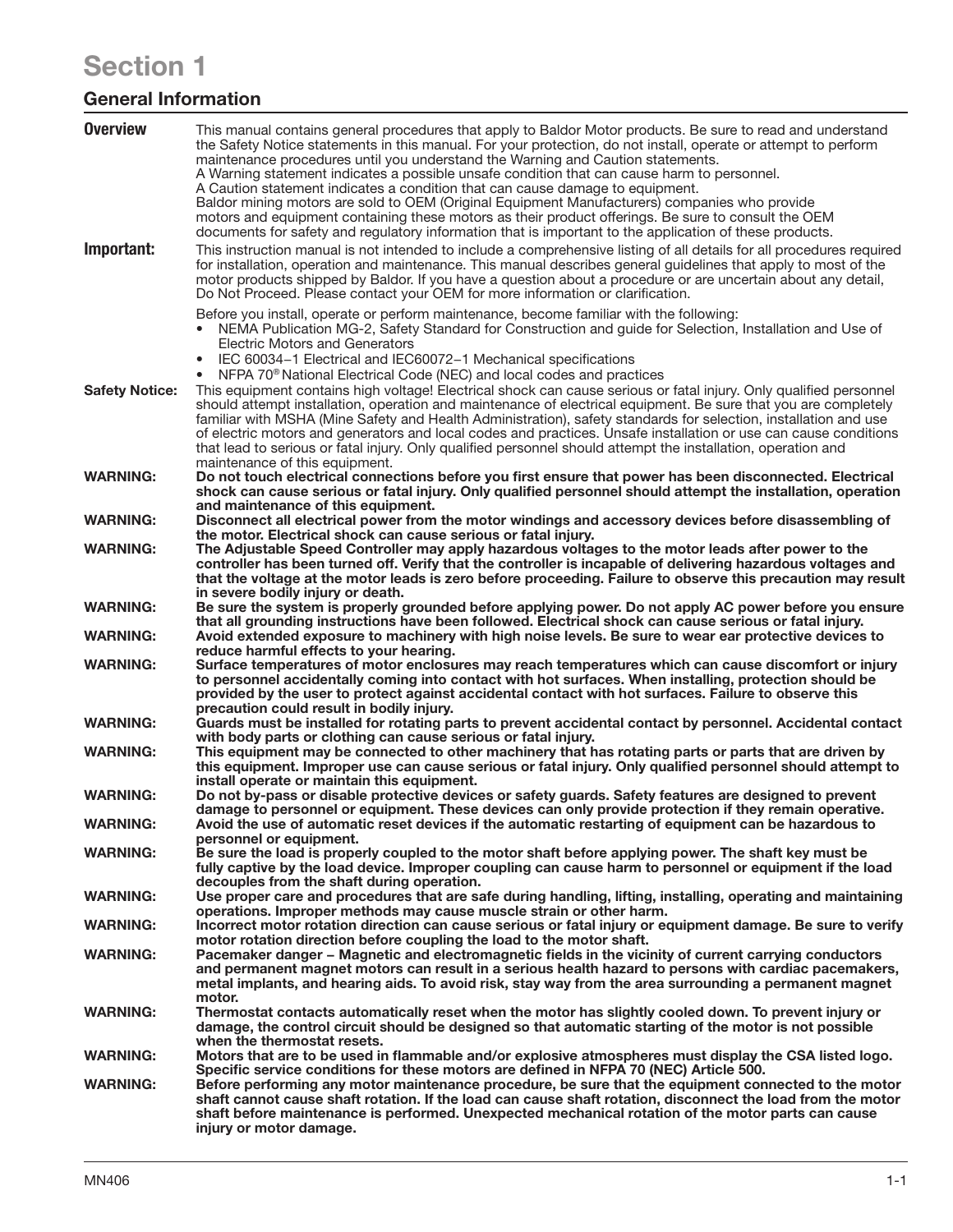| <b>Safety Notice Continued</b>     |                                                                                                                                                                                                                                                                                                                                                                                                                                                                                                                                                                                                                                                                                                                                                                                                                                                                                                                                                                                                                                                                                                                                                                                                                                                                                                                                                                                                                                                                                                                                                          |
|------------------------------------|----------------------------------------------------------------------------------------------------------------------------------------------------------------------------------------------------------------------------------------------------------------------------------------------------------------------------------------------------------------------------------------------------------------------------------------------------------------------------------------------------------------------------------------------------------------------------------------------------------------------------------------------------------------------------------------------------------------------------------------------------------------------------------------------------------------------------------------------------------------------------------------------------------------------------------------------------------------------------------------------------------------------------------------------------------------------------------------------------------------------------------------------------------------------------------------------------------------------------------------------------------------------------------------------------------------------------------------------------------------------------------------------------------------------------------------------------------------------------------------------------------------------------------------------------------|
| <b>WARNING:</b>                    | RPM AC permanent magnet motors can induce voltage and current in the motor leads by rotating the<br>motor shaft. Electrical shock can cause serious or fatal injury. Therefore, do not couple the load to the<br>motor shaft until all motor connections have been made. During any maintenance inspections, be sure the<br>motor shaft will not rotate.                                                                                                                                                                                                                                                                                                                                                                                                                                                                                                                                                                                                                                                                                                                                                                                                                                                                                                                                                                                                                                                                                                                                                                                                 |
| <b>WARNING:</b>                    | Do not use non UL/CSA listed explosion proof motors in the presence of flammable or combustible vapors                                                                                                                                                                                                                                                                                                                                                                                                                                                                                                                                                                                                                                                                                                                                                                                                                                                                                                                                                                                                                                                                                                                                                                                                                                                                                                                                                                                                                                                   |
| <b>WARNING:</b>                    | or dust. These motors are not designed for atmospheric conditions that require explosion proof operation.<br>UL Listed motors must only be serviced by UL Approved Authorized Baldor Service Centers if these<br>motors are to be returned to a hazardous and/or explosive atmosphere.                                                                                                                                                                                                                                                                                                                                                                                                                                                                                                                                                                                                                                                                                                                                                                                                                                                                                                                                                                                                                                                                                                                                                                                                                                                                   |
| <b>WARNING:</b>                    | C-Face motor is intended for mounting auxiliary equipment such as pumps and gears. When mounted<br>horizontally Frames 280 thru 440 (IEC 180 thru 280) must be supported by the feet and not by the C-Face<br>on D–Flange alone. C–Face motors should be supported by the feet and not by the C–Face. Installations<br>requiring a horizontally mounted motor in frames 280 thru 440 (IEC 180 thru 280) must be supported by the<br>feet as well as C-Face, D-Flange or IEC Flange.                                                                                                                                                                                                                                                                                                                                                                                                                                                                                                                                                                                                                                                                                                                                                                                                                                                                                                                                                                                                                                                                      |
| <b>Caution:</b>                    | Failure to observe these precautions can result in bodily injury and equipment damage.<br>Use only a shielded motor power cable with a complete circumferential braided or copper film/tape<br>ground jacket around the power leads. This ground should be secured to the motor frame from within the<br>motor terminal box and must return without interruption to the drive ground. In addition, if the motor and<br>coupled equipment are not on a single common metal base plate, it is important to equalize the equipment<br>ground potentials by bonding the motor frame to the coupled equipment using a high frequency conductor<br>such as a braided strap.                                                                                                                                                                                                                                                                                                                                                                                                                                                                                                                                                                                                                                                                                                                                                                                                                                                                                    |
| <b>Caution:</b>                    | To prevent premature equipment failure or damage, only qualified maintenance personnel should perform<br>maintenance.                                                                                                                                                                                                                                                                                                                                                                                                                                                                                                                                                                                                                                                                                                                                                                                                                                                                                                                                                                                                                                                                                                                                                                                                                                                                                                                                                                                                                                    |
| <b>Caution:</b><br><b>Caution:</b> | Do not over-lubricate motor as this may cause premature bearing failure.<br>Do not lift the motor and its driven load by the motor lifting hardware. The motor lifting hardware is<br>adequate for lifting only the motor. Disconnect the load (gears, pumps, compressors, or other driven                                                                                                                                                                                                                                                                                                                                                                                                                                                                                                                                                                                                                                                                                                                                                                                                                                                                                                                                                                                                                                                                                                                                                                                                                                                               |
| <b>Caution:</b>                    | equipment) from the motor shaft before lifting the motor.<br>If eye bolts are used for lifting a motor, be sure they are securely tightened. Lifting direction should not<br>exceed a 20 ° angle from the shank of the eye bolt or lifting lug. Excess lifting angles can cause damage.                                                                                                                                                                                                                                                                                                                                                                                                                                                                                                                                                                                                                                                                                                                                                                                                                                                                                                                                                                                                                                                                                                                                                                                                                                                                  |
| <b>Caution:</b>                    | To prevent equipment damage, be sure that the electrical service is not capable of delivering more than<br>the maximum motor rated amps listed on the rating plate.                                                                                                                                                                                                                                                                                                                                                                                                                                                                                                                                                                                                                                                                                                                                                                                                                                                                                                                                                                                                                                                                                                                                                                                                                                                                                                                                                                                      |
| <b>Caution:</b>                    | If a Motor Insulation test (High Potential Insulation test) must be performed, disconnect the motor from<br>any Speed Control or drive to avoid damage to connected equipment.                                                                                                                                                                                                                                                                                                                                                                                                                                                                                                                                                                                                                                                                                                                                                                                                                                                                                                                                                                                                                                                                                                                                                                                                                                                                                                                                                                           |
| <b>Caution:</b>                    | Do not use an induction oven to heat noise tested bearings. Arcing between the balls and races may<br>damage the bearing. Failure to observe this precaution may result in equipment damage.                                                                                                                                                                                                                                                                                                                                                                                                                                                                                                                                                                                                                                                                                                                                                                                                                                                                                                                                                                                                                                                                                                                                                                                                                                                                                                                                                             |
| <b>Caution:</b>                    | Do not operate motors with a roller bearing unless a radial load is applied so that damage to the roller<br>bearing does not occur.                                                                                                                                                                                                                                                                                                                                                                                                                                                                                                                                                                                                                                                                                                                                                                                                                                                                                                                                                                                                                                                                                                                                                                                                                                                                                                                                                                                                                      |
| <b>Caution:</b>                    | RPM AC permanent magnet motors with an open enclosure, such as DP-FV, should not be used where<br>ferrous dust or particles may be present. Totally enclosed permanent magnet motors are recommended<br>for these applications.<br>If you have any questions or are uncertain about any statement or procedure, or if you require additional                                                                                                                                                                                                                                                                                                                                                                                                                                                                                                                                                                                                                                                                                                                                                                                                                                                                                                                                                                                                                                                                                                                                                                                                             |
|                                    | information please contact your OEM.                                                                                                                                                                                                                                                                                                                                                                                                                                                                                                                                                                                                                                                                                                                                                                                                                                                                                                                                                                                                                                                                                                                                                                                                                                                                                                                                                                                                                                                                                                                     |
| <b>Receiving</b>                   | Each Baldor Electric Motor is thoroughly tested at the factory and carefully packaged for shipment. When<br>you receive your motor, there are several things you should do immediately.                                                                                                                                                                                                                                                                                                                                                                                                                                                                                                                                                                                                                                                                                                                                                                                                                                                                                                                                                                                                                                                                                                                                                                                                                                                                                                                                                                  |
|                                    | Observe the condition of the shipping container and report any damage immediately to the commercial<br>1.<br>carrier that delivered your motor.<br>Verify that the part number of the motor you received is the same as the part number listed on your purchase                                                                                                                                                                                                                                                                                                                                                                                                                                                                                                                                                                                                                                                                                                                                                                                                                                                                                                                                                                                                                                                                                                                                                                                                                                                                                          |
| <b>Caution:</b>                    | order.<br>Do not lift the motor and its driven load by the motor lifting hardware. The motor lifting hardware is<br>adequate for lifting only the motor. Disconnect the load (gears, pumps, compressors, or other driven equipment)<br>from the motor shaft before lifting the motor.                                                                                                                                                                                                                                                                                                                                                                                                                                                                                                                                                                                                                                                                                                                                                                                                                                                                                                                                                                                                                                                                                                                                                                                                                                                                    |
| <b>Handling</b>                    | The motor should be lifted using the lifting lugs or eye bolts provided.<br>Use the lugs or eye bolts provided to lift the motor. Never attempt to lift the motor and additional equipment<br>1.<br>connected to the motor by this method. The lugs or eye bolts provided are designed to lift only the motor.<br>Never lift the motor by the motor shaft or the hood of a WPII motor. If eye bolts are used for lifting a motor, be<br>sure they are securely tightened. The lifting direction should not exceed a 20° angle from the shank of the eye<br>bolt. Excessive lifting angles can cause motor damage.<br>2. To avoid condensation inside the motor, do not unpack until the motor has reached room temperature. (Room<br>temperature is the temperature of the room in which it will be installed). The packing provides insulation from<br>temperature changes during transportation.<br>If the motor must be mounted to a plate with the driven equipment such as pump, compressor etc., it may<br>3.<br>not be possible to lift the motor alone. For this case, the assembly should be lifted by a sling around the<br>mounting base. The entire assembly can be lifted as an assembly for installation. Do not lift the assembly<br>using the motor lugs or eye bolts provided. Lugs or eye bolts are designed to lift motor only. If the load is<br>unbalanced (as with couplings or additional attachments) additional slings or other means must be used to<br>prevent tipping. In any event, the load must be secure before lifting. |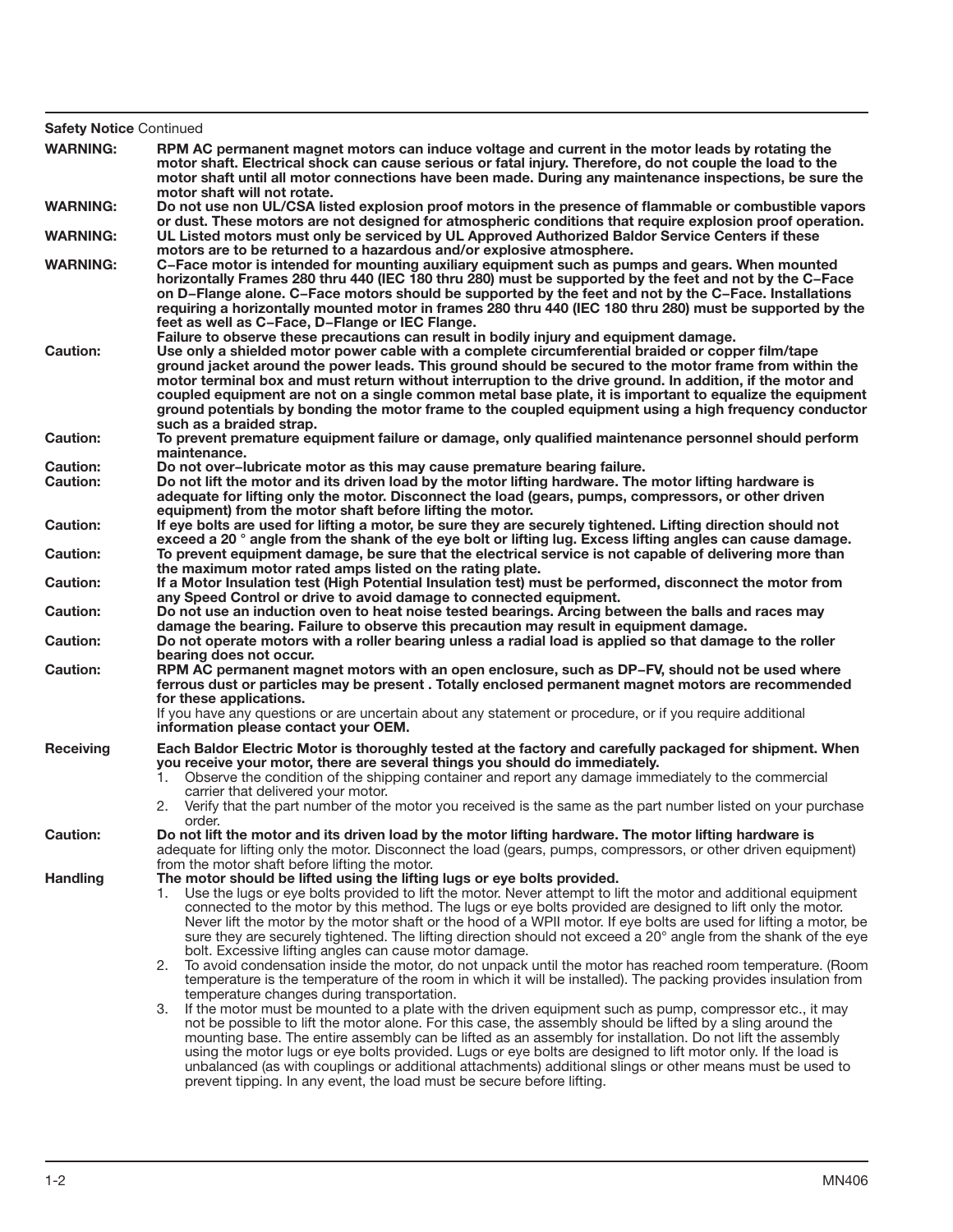#### Storage

Storage requirements for motors and generators that will not be placed in service for at least six months from date of shipment.

Improper motor storage will result in seriously reduced reliability and failure. An electric motor that does not experience regular usage while being exposed to normally humid atmospheric conditions is likely to develop rust in the bearings or rust particles from surrounding surfaces may contaminate the bearings. The electrical insulation may absorb an excessive amount of moisture leading to the motor winding failure.

A wooden crate "shell" should be constructed to secure the motor during storage. This is similar to an export box but the sides & top must be secured to the wooden base with lag bolts (not nailed as export boxes are) to allow opening and closing many times without damage to the "shell".

Minimum resistance of motor winding insulation is 5 Meg ohms or the calculated minimum, which ever is greater. Minimum resistance is calculated as follows:  $Rm = kV + 1$ 

- where: (Rm is minimum resistance to ground in Meg−Ohms and
	- kV is rated nameplate voltage defined as Kilo−Volts.)

Example: For a 480VAC rated motor Rm =1.48 meg−ohms (use 5 MΩ).

For a 4160VAC rated motor Rm = 5.16 meg−ohms.

# **Preparation for Storage**<br>1. Som

- Some motors have a shipping brace attached to the shaft to prevent damage during transportation. The shipping brace, if provided, must be removed and stored for future use. The brace must be reinstalled to hold the shaft firmly in place against the bearing before the motor is moved.
- 2. Store in a clean, dry, protected warehouse where control is maintained as follows:
	- a. Shock or vibration must not exceed 2 mils maximum at 60 hertz, to prevent the bearings from brinelling. If shock or vibration exceeds this limit vibration isolation pads must be used.
	- b. Storage temperatures of 10°C (50°F) to 49°C (120°F) must be maintained.
	- c. Relative humidity must not exceed 60%.
	- d. Motor space heaters (when present) are to be connected and energized whenever there is a possibility that the storage ambient conditions will reach the dew point. Space heaters are optional.

Note: Remove motor from containers when heaters are energized, reprotect if necessary.

- 3. Measure and record the resistance of the winding insulation (dielectric withstand) every 30 days of storage.
	- a. If motor insulation resistance decreases below the minimum resistance, contact your Baldor District office.
	- b. Place new desiccant inside the vapor bag and re−seal by taping it closed.
	- c. If a zipper−closing type bag is used instead of the heat−sealed type bag, zip the bag closed instead of taping it. Be sure to place new desiccant inside bag after each monthly inspection.
	- Place the shell over the motor and secure with lag bolts.
- 4. Where motors are mounted to machinery, the mounting must be such that the drains and breathers are fully operable and are at the lowest point of the motor. Vertical motors must be stored in the vertical position. Storage environment must be maintained as stated in step 2.
- 5. Motors with anti−friction bearings are to be greased at the time of going into extended storage with periodic service as follows:
	- a. Motors marked "Do Not Lubricate" on the nameplate do not need to be greased before or during storage.
	- b. Ball and roller bearing (anti−friction) motor shafts are to be rotated manually every 3 months and greased every 6 months in accordance with the Maintenance section of this manual.
	- c. Sleeve bearing (oil lube) motors are drained of oil prior to shipment. The oil reservoirs must be refilled to the indicated level with the specified lubricant, (see Maintenance). The shaft should be rotated monthly by hand at least 10 to 15 revolutions to distribute oil to bearing surfaces.
	- d. "Provisions for oil mist lubrication" These motors are packed with grease; rotate motor shaft every six months and grease in accordance with the Maintenance section of this manual.
	- e. "Oil Mist Lubricated" These bearings are protected for temporary storage by a corrosion inhibitor. If stored for greater than 3 months or outdoor storage is anticipated, connected to the oil mist system while in storage. If this is not possible, add the amount of grease indicated under "Standard Condition" in Section 3, then rotate the shaft 15 times by hand.
- 6. All breather drains are to be fully operable while in storage (drain plugs removed). The motors must be stored so that the drain is at the lowest point. All breathers and automatic "T" drains must be operable to allow breathing and draining at points other than through the bearings around the shaft. Vertical motors should be stored in a safe stable vertical position.
- 7. Coat all external machined surfaces with a rust preventing material. An acceptable product for this purpose is Exxon Rust Ban # 392.
- 8. Carbon brushes should be lifted and held in place in the holders, above the commutator, by the brush holder fingers. The commutator should be wrapped with a suitable material such as cardboard paper as a mechanical protection against damage.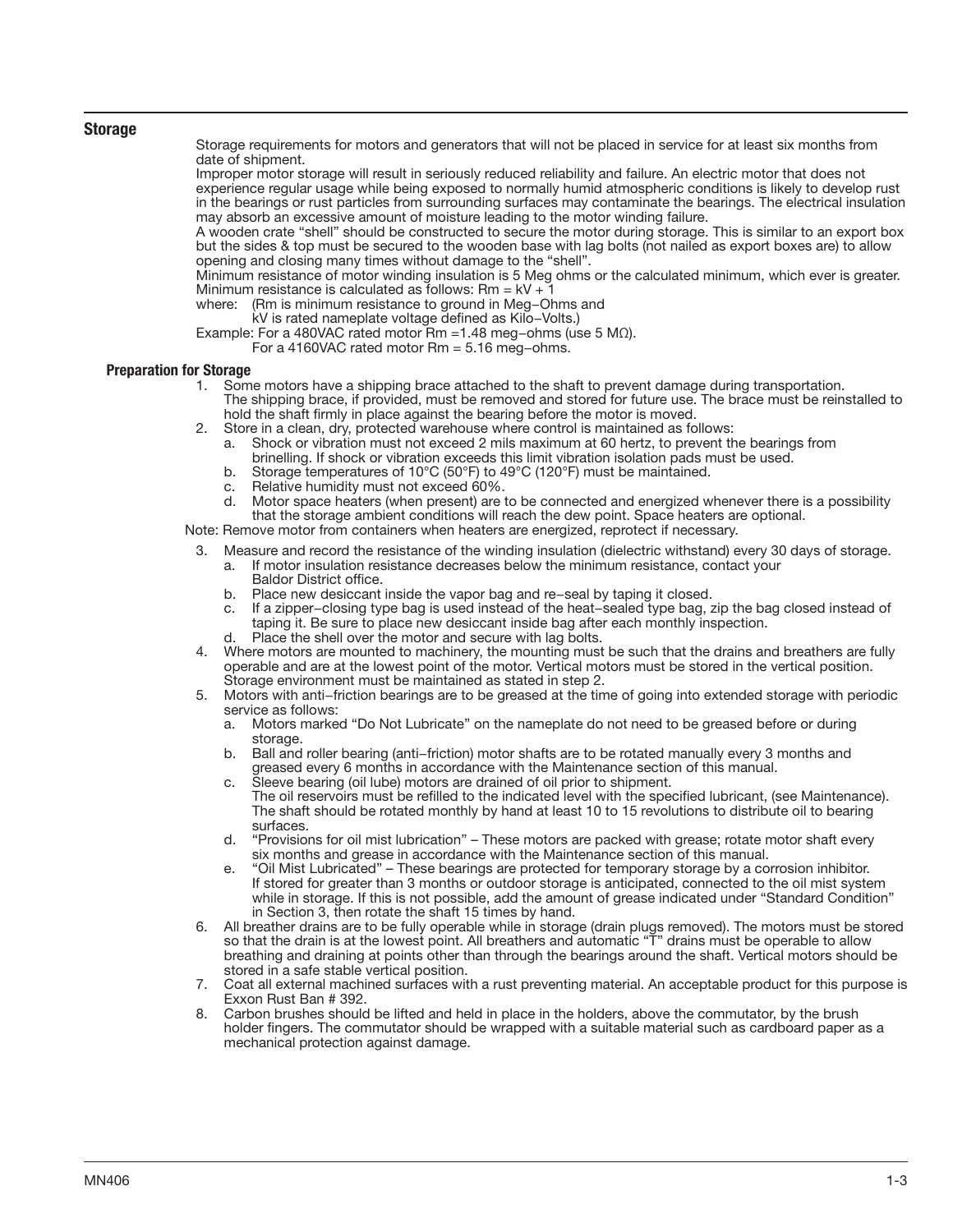#### Non−Regreaseable Motors

Non−regreaseable motors with "Do Not Lubricate" on the nameplate should have the motor shaft rotated 15 times to redistribute the grease within the bearing every 3 months or more often.

#### All Other Motor Types

- Before storage, the following procedure must be performed.<br>1 Bemove the grease drain plug if supplied (opposite the
	- Remove the grease drain plug, if supplied, (opposite the grease fitting) on the bottom of each bracket prior to lubricating the motor.
- 2. The motor with regreaseable bearing must be greased as instructed in Section 3 of this manual.<br>3. Standard RPM AC Motors in frames FL180, FL210, and FL250 (IFC frames FDL112, FDL132 ar
- Standard RPM AC Motors in frames FL180, FL210, and FL 250 (IEC frames FDL 112, FDL132 and FDL160) use double shielded bearings with oversized grease reservoirs that provide lifetime lubrication with no maintenance.
- 4. Replace the grease drain plug after greasing.<br>5. The motor shaft must be rotated a minimum
- The motor shaft must be rotated a minimum of 15 times after greasing.
- 6. Motor Shafts are to be rotated at least 15 revolutions manually every 3 months and additional grease added every nine months (see Section 3) to each bearing.
- 7. Bearings are to be greased at the time of removal from storage.

#### Removal From Storage

- 1. Remove all packing material.
- 2. Measure and record the electrical resistance of the winding insulation resistance meter at the time of removal from storage. The insulation resistance must not be less than 50% from the initial reading recorded when the motor was placed into storage. A decrease in resistance indicates moisture in the windings and necessitates electrical or mechanical drying before the motor can be placed into service. If resistance is low, contact your Baldor District office.
- 3. Regrease the bearings as instructed in Section 3 of this manual.<br>4. Beinstall the original shipping brace if motor is to be moved. This
- Reinstall the original shipping brace if motor is to be moved. This will hold the shaft firmly against the bearing and prevent damage during movement.

#### Equipment Marking for IEC Certified Product

IEC certified products have special markings that identify the protection concept and environment requirements. An example is shown in Figure 1-1.



# Figure 1-1 IEC Certified Product Markings

### Specific Conditions of Use:

If the motor certificate number is followed by the symbol "X", this indicates that the motor has specific conditions of use which are indicated on the certificate. It is necessary to review the product certification certificate in conjunction with this instruction manual.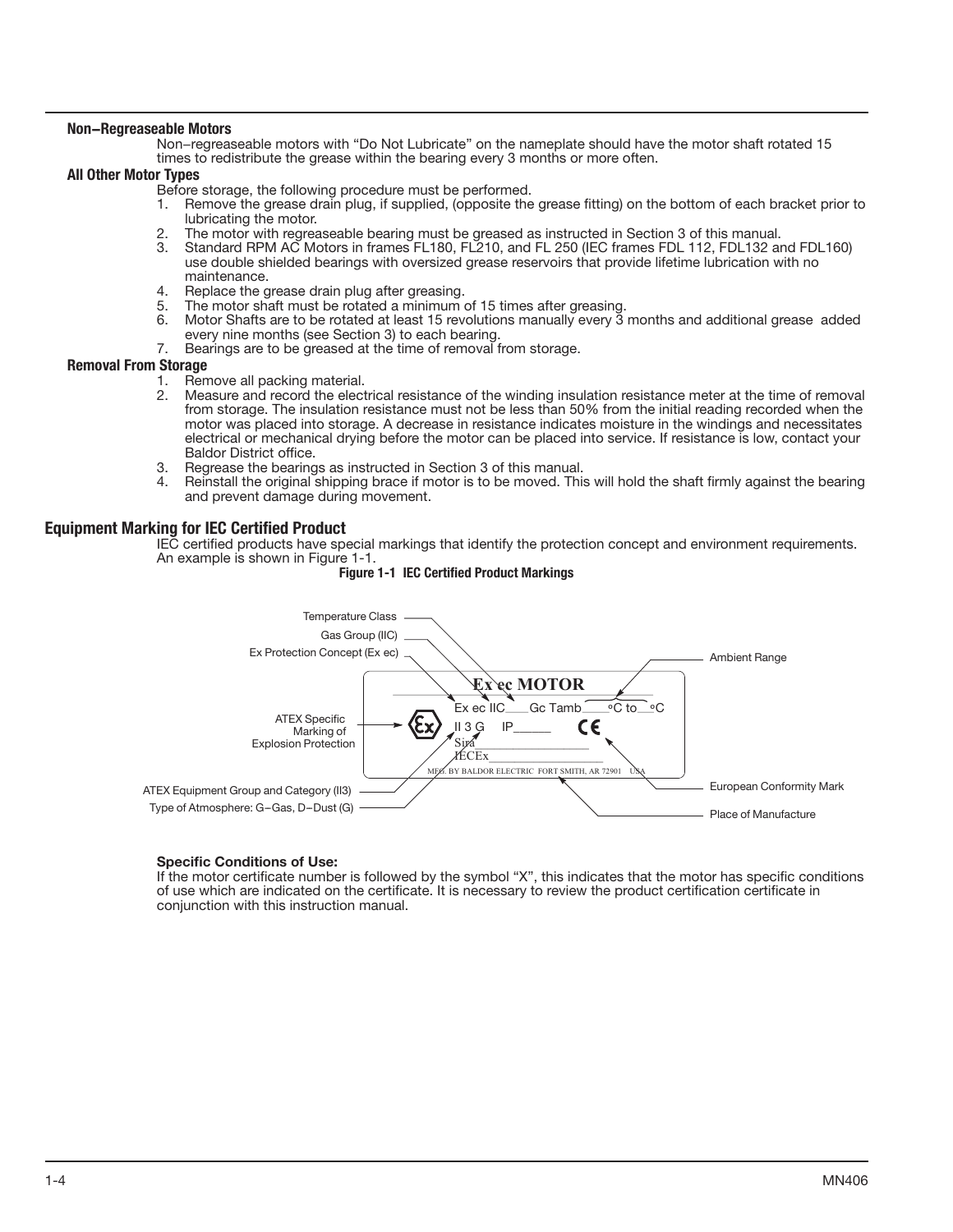#### Operation On Frequency Converters:

If the motor is evaluated for operation with an adjustable speed drive, the type of converter (for example PWM for Pulse Width Modulated) and safe speed ranges (for example 0- 120Hz) will be specified in the certification documents or on motor nameplates. It is necessary to consult the adjustable speed drive manual for proper set up. IECEx Certificates are available online at www.iecex.com

| <b>Unit Conversions</b> |                             |  |  |  |  |  |  |  |
|-------------------------|-----------------------------|--|--|--|--|--|--|--|
| Inches to Millimeters   | Inches $x 25.4 = mm$        |  |  |  |  |  |  |  |
| Millimeters to Inches   | $mm \times .03937 = Inches$ |  |  |  |  |  |  |  |
| Horsepower to Kilowatts | $Hp \times .746 = Kw$       |  |  |  |  |  |  |  |
| Kilowatts to Horsepower | $Kw \times 1.341 = Hp$      |  |  |  |  |  |  |  |
| Pounds to Kilograms     | Lbs x $.454 = Kq$           |  |  |  |  |  |  |  |
| Kilograms to Pounds     | $Kg \times 2.205 = Lbs$     |  |  |  |  |  |  |  |

Typical Speed versus Torque Curves are shown in Figure 1-2. For values relative to your specific motor, consult the motor nameplate marking.



# Figure 1-2 Typical Speed vs. Torque Curves

# EMC Compliance Statement for European Union

The motors described in this instruction manual are designed to comply 2004/108/EC and 2014/30/EU. These motors are commercial in design and not intended for residential use. When used with converters, please consult converter manufacturers literature regarding recommendations on cable types, cable shielding, cable shielding termination, connection recommendations and any filters which may be recommended for EMC compliance. For additional information, consult Baldor MN1383.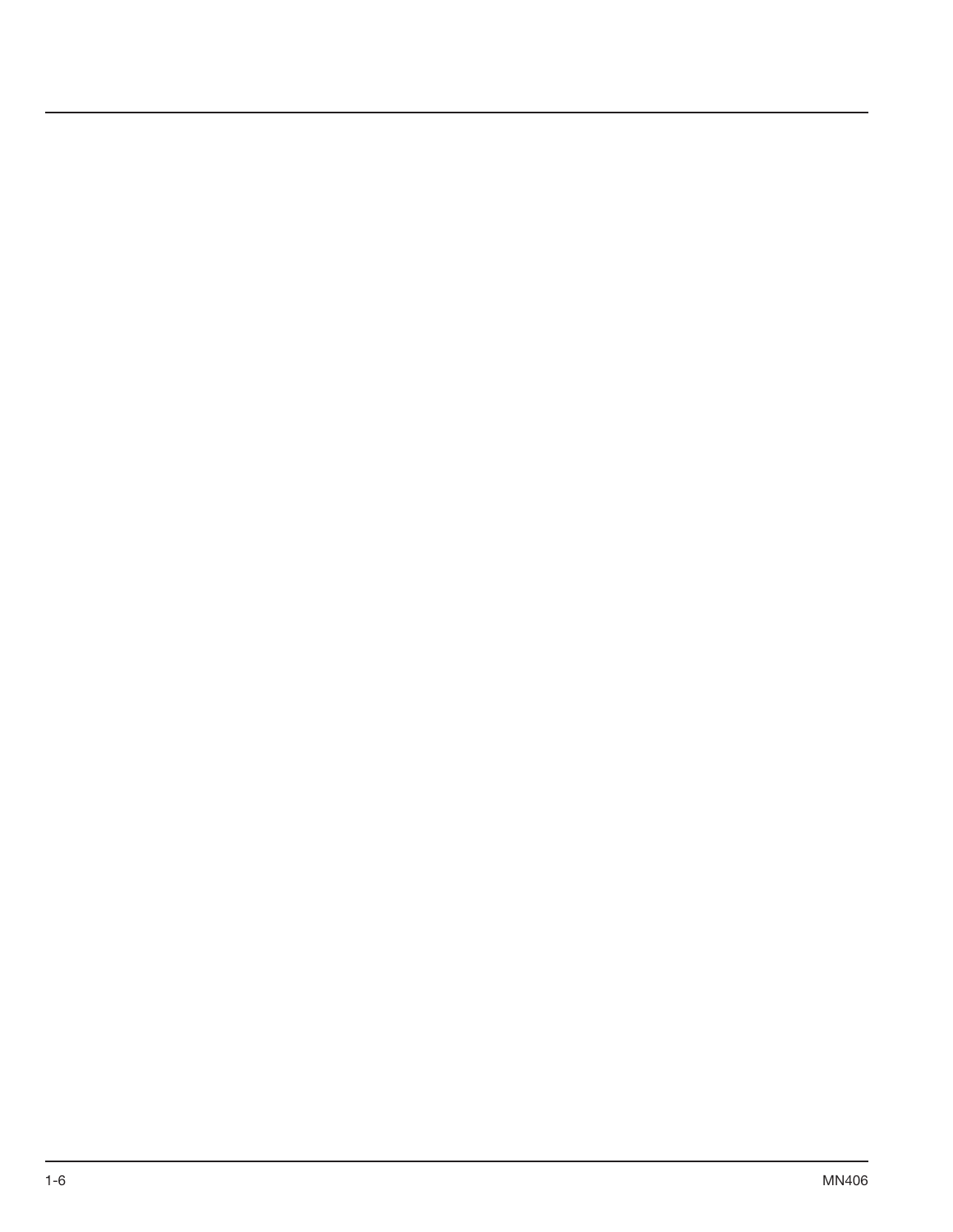# Section 2

# General Information

**Overview** Installation should conform to the National Electrical Code as well as local codes and practices. When other devices are coupled to the motor shaft, be sure to install protective devices to prevent future accidents. Some protective devices include, coupling, belt guard, chain guard, shaft covers etc. These protect against accidental contact with moving parts. Machinery that is accessible to personnel should provide further protection in the form of guard rails, screening, warning signs etc.

RPM AC motors are high performance motors specifically designed for use with adjustable frequency controllers. The basic design includes Class H insulation, 1.0 service factor, 40°C ambient, continuous duty. Standard enclosures are totally enclosed blower cooled, totally enclosed fan−cooled, totally enclosed non ventilated, totally enclosed air over piggy back and drip−proof force ventilated. Many modifications, and accessories are available. Motors are available as both induction and permanent magnet construction. RPM AC motors are equipped with metric hardware.

It is important that motors be installed in locations that are compatible with motor enclosure and ambient conditions. Improper selection of the motor enclosure and ambient conditions can lead to reduced operating life of the motor.

Proper ventilation for the motor must be provided. Obstructed airflow can lead to reduction of motor life.

- 1. Drip Proof Force Ventilated motors are intended for use indoors where atmosphere is relatively clean, dry, well ventilated and non−corrosive.
- 2. Totally Enclosed motors may be installed where dirt, moisture or dust are present and in outdoor locations. 3. IEC Motors are designed and built in accordance to IEC34−1 and IEC72−1 specifications.
- Note: Motors located in a damp, moist environment must have space heaters to protect against condensation when motor is not operating.

# Mechanical Installation

| <b>WARNING:</b> | C-Face motor is intended for mounting auxiliary equipment such as pumps and gears. When mounted<br>horizontally Frames 280 thru 440 (IEC 180 thru 280) must be supported by the feet and not by the C-Face                                                                  |
|-----------------|-----------------------------------------------------------------------------------------------------------------------------------------------------------------------------------------------------------------------------------------------------------------------------|
|                 | on D-Flange alone. C-Face motors should be supported by the feet and not by the C-Face. Installations<br>requiring a horizontally mounted motor in frames 280 thru 440 (IEC 180 thru 280) must be supported by the                                                          |
|                 | feet as well as C-Face, D-Flange or IEC Flange. Failure to observe these precautions can result in bodily<br>iniury and equipment damage.                                                                                                                                   |
| <b>Caution:</b> | Do not lift the motor and its driven load by the motor lifting hardware. The motor lifting hardware is<br>adequate for lifting only the motor. Disconnect the load (gears, pumps, compressors, or other driven<br>equipment) from the motor shaft before lifting the motor. |
| <b>Caution:</b> | If eye bolts are used for lifting a motor, be sure they are securely tightened. The lifting direction should not<br>exceed a 20° angle from the shank of the eye bolt or lifting lug. Excessive lifting angles can cause damage.                                            |
| Caution:        | RPM AC permanent magnet motors with an open enclosure, such as DP-FV (IP23/IC06), should not be                                                                                                                                                                             |

used where ferrous dust or particles may be present. Totally enclosed permanent magnet motors are recommended for these applications.

- After storage or after unpacking and inspection to see that all parts are in good condition, do the following:
- 1. Rotate the motor shaft by hand to be sure there are no obstructions to free rotation.<br>2. A motor that has been in storage for some time should be tested for moisture (dieled
- 2. A motor that has been in storage for some time should be tested for moisture (dielectric withstand insulation test) and relubricated (regreaseable type) prior to being put into service.
- 3. A motor with roller bearings is shipped with a shaft block. After removing the shaft block, be sure to replace any bolts used to hold the shaft block in place during shipment that are required in service.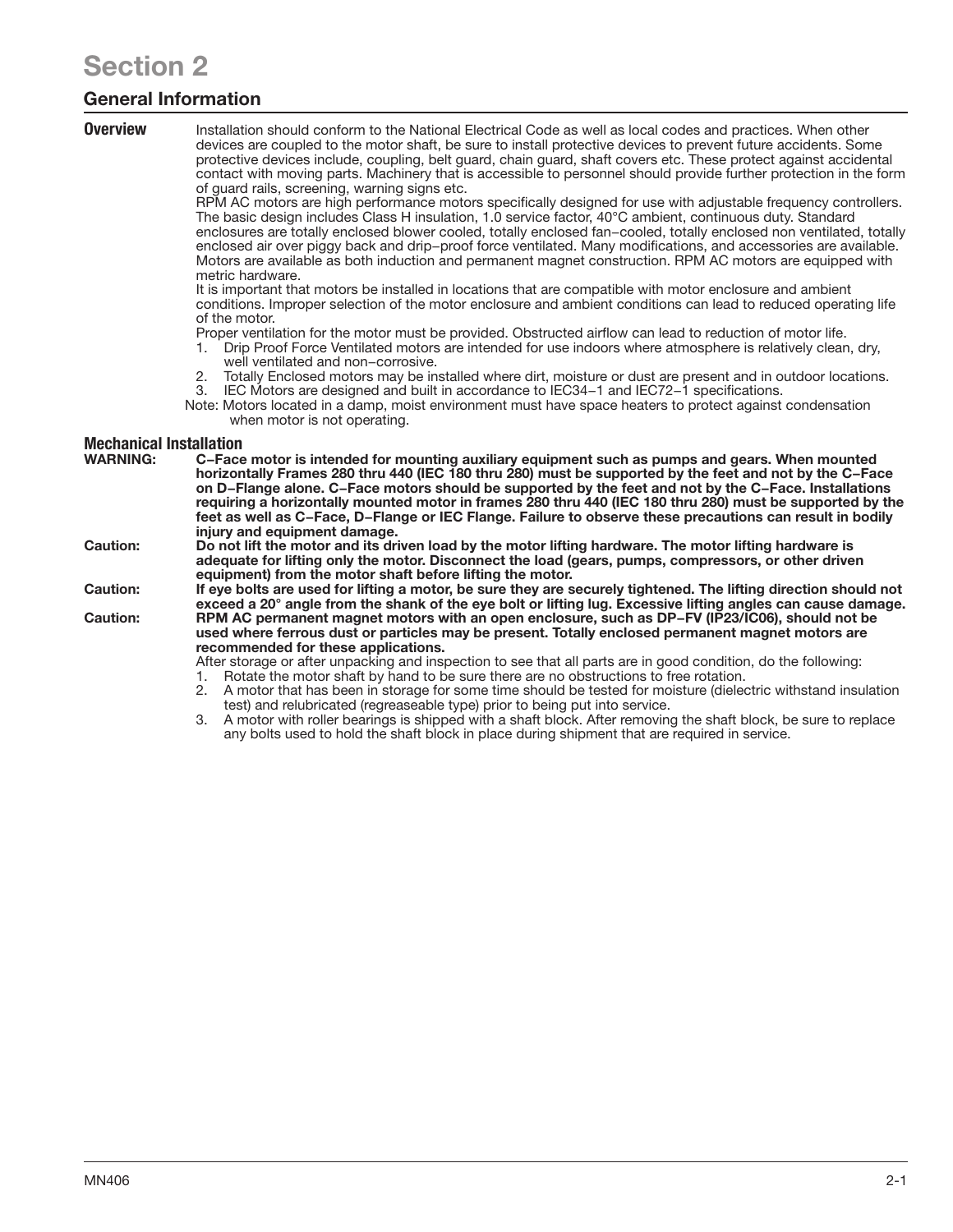





Table 2-1 Bolt Torques

| <b>NEMA Frame</b> | Hole Dia. | <b>Bolt Size</b> |                  | <b>Torque Ib-ft for Bolt Grade</b> | <b>IEC Frame</b> | Hole Dia. | <b>Bolt Size</b>      | <b>Torque NM for Bolt Grade</b> |                 |  |  |  |  |  |
|-------------------|-----------|------------------|------------------|------------------------------------|------------------|-----------|-----------------------|---------------------------------|-----------------|--|--|--|--|--|
|                   | (Inch)    | & Thread         | SAE <sub>5</sub> | SAE <sub>8</sub>                   |                  | (mm)      | & Thread              | <b>SAE 8.8</b>                  | <b>SAE 12.9</b> |  |  |  |  |  |
| FL180             | 0.44      | $3/8 - 16$       | 31               | 44                                 | <b>FDL112</b>    | 12        | $M10-1.5$             | 50                              | 84              |  |  |  |  |  |
| <b>FL/RL210</b>   | 0.44      | $3/8 - 16$       | 31               | 44                                 | FDL/RDL132       | 12        | $M10-1.5$             | 50                              | 84              |  |  |  |  |  |
| <b>FL/RL250</b>   | 0.56      | $1/2 - 13$       | 75               | 106                                | FDL/RDL160       | 15        | M12-1.75              | 88                              | 148             |  |  |  |  |  |
| <b>FL/RL280</b>   | 0.56      | $1/2 - 13$       | 75               | 106                                | FDL/RDL180       | 15        | M <sub>12</sub> -1.75 | 88                              | 148             |  |  |  |  |  |
| <b>FL/RL320</b>   | 0.69      | $5/8 - 11$       | 150              | 212                                | FDL/RDL200       | 19        | M16-2.5               | 218                             | 366             |  |  |  |  |  |
| <b>FL/RL360</b>   | 0.81      | $3/4 - 10$       | 267              | 376                                | FDL/RDL225       | 19        | M16-2.5               | 218                             | 366             |  |  |  |  |  |
| <b>FL/RL400</b>   | 1.06      | $7/8 - 9$        | 429              | 606                                | FDL/RDL250       | 24        | M22-2.5               | 600                             | 969             |  |  |  |  |  |
| <b>FL/RL440</b>   | 1.06      | $7/8 - 9$        | 429              | 606                                | FDL/RDL280       | 24        | M22-2.5               | 600                             | 969             |  |  |  |  |  |
| <b>FL5800</b>     | 1.19      | $1 - 8$          | 644              | 909                                |                  |           |                       |                                 |                 |  |  |  |  |  |

Typical Bolt Tightening Tolerance -0% to +5%

## Stub Shaft Installation

- 1. Turn off and lock out power to the motor.
- 2. Remove in−line blower motor and cover assembly by removing the Hex head cap screws on cover (if enclosure is TEAO−Blower cooled or IC416).

NOTE: An extended blower cover maybe required when a feedback device is installed. Contact your local Baldor District Office for assistance with an in−line blower.

- 3. Check the motor shaft center hole for chips, dirt, or other residue and clean as required.
- 4. Apply an even coat of Loctite 271 (red thread lock) to stub shaft thread.
- 5. Place stub shaft in motor shaft threaded hole and hand tighten.
- 6. Use a spanner wrench on motor shaft drive end (or alternate means of locking motor shaft), tighten the stub shaft to 20 lb−ft (27NM).
- 7. Use a dial indicator with .0005" (1.01mm) graduations, indicate the stub shaft to within .002" (.05mm) T.I.R., except for Inland tachometers. Inland tachometer stub shafts must indicate to within .001" (.025mm) T.I.R.
- 8. Mount feedback device per manufacturer's instructions.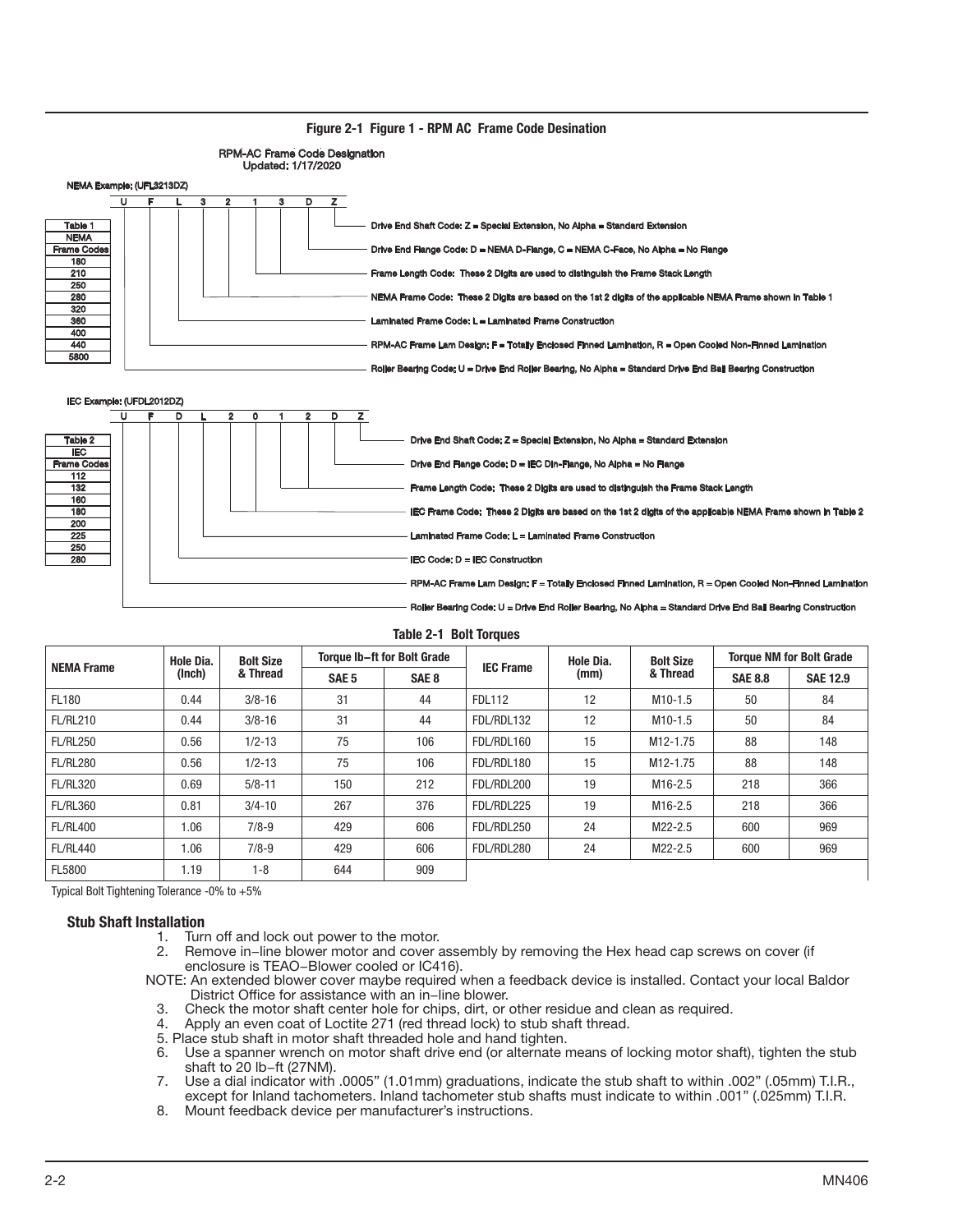# Stub Shaft Removal

- 1. Turn off and lock out power to the motor.<br>2. Remove in-line blower motor and cover a
- Remove in−line blower motor and cover assembly by removing the Hex head cap screws on cover (if enclosure is TEAO−Blower cooled or IC416).
- 3. After removal of blower assembly, motor shaft will need to be locked from turning. The use of a spanner wrench on motor drive shaft or alternate means can be used. Place an open−end wrench on stub shaft flats and turn counter clockwise (right−hand) threads).
- 4. Replace blower motor and cover assembly (if TEAO − blower cooled or IC416) with the correct extended blower cover, using the hex head cap screws previously removed.

#### Mounting Location

All RPM AC motors are designed to be mounted by the "Mounting Feet".

Use appropriate hardware (not furnished).

The motor should be installed in a location compatible with the motor enclosure and specific ambient. Allow adequate air flow clearance between the motor and any obstruction. Locate the machine where the ambient temperature does not exceed 104°F (40°C) unless otherwise marked on the nameplate and where clean air has free access to ventilating intake and outlet openings. Except for machines with a suitable protective enclosure (IC06), the location should be clean and dry.

Note: The cooling system on (Non−Finned) frame RPM AC drip proof guarded force ventilated requires clean air to be forced through ducts which are integral to the frame.

It is important that these air passages be kept clean and that sufficient clearance be provided on the blower motor air inlets and outlets for unrestricted flow of air.

For Drip−Proof Force Ventilated Enclosures (IC06) sufficient clearance must be provided on all inlet and outlet openings to provide for unrestricted flow of air. Separately ventilated motors with exhaust to ambient (pipe−in only) must have at least 6 inches of clearance between the opening and adjacent walls or floor.

The motor must be securely installed to a rigid foundation or mounting surface to minimize vibration and maintain alignment between the motor and shaft load. Failure to provide a proper mounting surface may cause vibration, misalignment and bearing damage. All hold down bolts must be the correct grade for the type of mounting and must be torqued to their recommended value.

Foundation caps and sole plates are designed to act as spacers for the equipment they support. If these devices are used, be sure that they are evenly supported by the foundation or mounting surface.

When installation is complete and accurate alignment of the motor and load is accomplished, the base should be grouted to the foundation to maintain this alignment.

The standard motor base is designed for horizontal or vertical mounting. Adjustable or sliding rails are designed for horizontal mounting only. Consult your Baldor District Office for further information.

# Belted Drive

Motor slide bases or rails, when used, must be securely anchored to the foundation with the proper bolts. Note: The motor shaft and the load shaft must be parallel and the sheaves aligned.

#### Coupled Drive

Standard RPM AC Motors will operate successfully mounted on the floor, wall or ceiling, and with the shaft at any angle from horizontal to vertical. Special mountings may have duty or thrust demands that may require a different bearing system.

**Alignment** Accurate alignment of the motor with the driven equipment is extremely important.

1. Direct Coupling

For direct drive, use flexible couplings if possible. Consult the drive or equipment manufacturer for more information. Mechanical vibration and roughness during operation may indicate poor alignment. Use dial indicators to check alignment. The space between coupling hubs should be maintained as recommended by the coupling manufacturer.

Note: Roller bearing motors are not suitable for coupled duty applications.

2. End-Play Adjustment

The axial position of the motor frame with respect to its load is also extremely important. The motor bearings are not designed for excessive external axial thrust loads. Improper adjustment will cause failure.

- 3. Pulley Ratio
	- The pulley ratio should not exceed 8:1.

Caution: Do not over tension belts. Over tension of the V−Belts may result in damage to the motor or driven equipment. Unless otherwise indicated, V–belt load must not exceed values given in Table 2–2.<br>4 Belt Drive

Belt Drive

Align sheaves carefully to minimize belt wear and axial bearing loads (see End-Play Adjustment). Belt tension should be sufficient to prevent belt slippage at rated speed and load. However, belt slippage may occur during starting.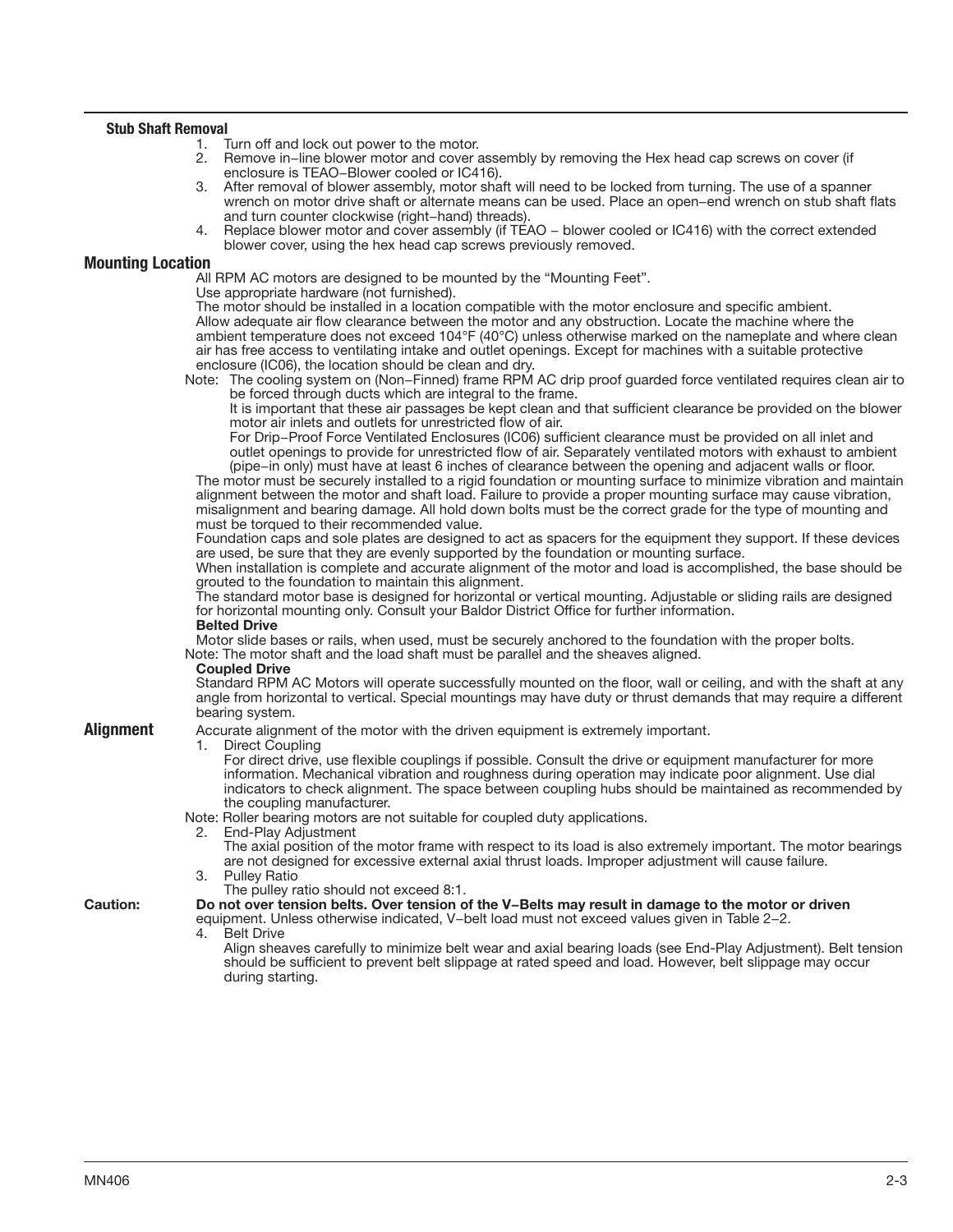| <b>Doweling &amp; Bolting</b>  |                                                                                                                                                                                                                                                                                                      |
|--------------------------------|------------------------------------------------------------------------------------------------------------------------------------------------------------------------------------------------------------------------------------------------------------------------------------------------------|
|                                | After proper alignment is verified, dowel pins should be inserted through the motor feet into the foundation. This<br>will maintain the correct motor position should motor removal be required. (Baldor•Reliance motors are designed<br>for doweling.)                                              |
|                                | Drill dowel holes in diagonally opposite motor feet.<br>1.<br>2.<br>Drill corresponding holes in the foundation.                                                                                                                                                                                     |
|                                | 3. Ream all holes.                                                                                                                                                                                                                                                                                   |
|                                | Install proper fitting dowels.<br>4.<br>5. Mounting bolts must be carefully tightened to prevent changes in alignment.<br>Use a flat washer and lock washer under each nut or bolt head to hold the motor feet secure.<br>Flanged nuts or bolts may be used as an alternative to washers.            |
| <b>WARNING:</b>                | Guards must be installed for rotating parts such as couplings, pulleys, external fans, and unused shaft<br>extensions, should be permanently guarded to prevent accidental contact by personnel. Accidental contact with<br>body parts or clothing can cause serious or fatal injury.                |
| Guarding                       | Guards must be installed for rotating parts such as couplings, pulleys, external fans, and unused shaft<br>extensions. This is particularly important where the parts have surface irregularities such as keys, key ways or set<br>screws. Some satisfactory methods of guarding are:                |
|                                | 1. Covering the machine and associated rotating parts with structural or decorative parts of the driven<br>equipment.                                                                                                                                                                                |
|                                | 2. Providing covers for the rotating parts. Covers should be sufficiently rigid to maintain adequate guarding<br>during normal service.                                                                                                                                                              |
| <b>Electrical Installation</b> |                                                                                                                                                                                                                                                                                                      |
|                                | <b>Flying Leads</b><br>Motors with flying lead construction must be properly terminated, connected with bolt, lock washer and nut and                                                                                                                                                                |
|                                | wrapped with two full layers of electrical grade tape or heat shrink tubing.<br><b>Bypass Mode</b>                                                                                                                                                                                                   |
|                                | All RPM AC motors are inverter duty motors using optimum pole design. They are not intended to be used in<br>bypass mode (across the line). Consult your Baldor District Office to determine suitability of motor for specific                                                                       |
|                                | applications in bypass mode. Permanent magnet motors cannot be run in bypass mode.                                                                                                                                                                                                                   |
| <b>WARNING:</b>                | Do not touch electrical connections before you first ensure that power has been disconnected. Electrical<br>shock can cause serious or fatal injury. Only qualified personnel should attempt the installation, operation                                                                             |
| <b>WARNING:</b>                | and maintenance of this equipment.<br>The Adjustable Speed Controller may apply hazardous voltages to the motor leads after power to the                                                                                                                                                             |
|                                | controller has been turned off. Verify that the controller is incapable of delivering hazardous voltages and<br>that the voltage at the motor leads is zero before proceeding. Failure to observe this precaution may result                                                                         |
| <b>Caution:</b>                | in severe bodily injury or death.<br>Use only a shielded motor power cable with a complete circumferential braided or copper film/tape                                                                                                                                                               |
|                                | ground jacket around the power leads. This ground should be secured to the motor frame from within the<br>motor terminal box and must return without interruption to the drive ground. In addition, if the motor and                                                                                 |
|                                | coupled equipment are not on a single common metal base plate, it is important to equalize the equipment<br>ground potentials by bonding the motor frame to the coupled equipment using a high frequency conductor                                                                                   |
|                                | such as a braided strap.<br>Note: Main power leads for CE Marked Motors may be marked U,V,W - for standard configurations, please                                                                                                                                                                    |
|                                | consult connection diagrams.                                                                                                                                                                                                                                                                         |
|                                | Single Voltage/Three Lead Motors<br>1.<br>Connect leads marked U/T1, V/T2 and W/T3 to the appropriate control output terminals (refer to the<br>Controller Instruction Manual). See Figure 2-1.                                                                                                      |
|                                | Dual Voltage Motors<br>Be sure the motor leads are connected properly for "Low" or "High" voltage connection, see Figure 2-1.<br>Connect leads marked U/T1, V/T2 and W/T3 to the appropriate control output terminals (refer to the                                                                  |
|                                | Controller Instruction Manual).<br>Leads P1 & P2 are thermostat leads. They are to be connected in series with the holding coil of the motor<br>controller, which uses a manual momentary start switch.                                                                                              |
|                                | <b>Thermostat Leads Connection</b>                                                                                                                                                                                                                                                                   |
|                                | As a standard feature, RPM AC motors have three (3) normally closed thermostats (one per phase) connected in                                                                                                                                                                                         |
|                                | series, with leads P1 and P2 terminated in the main conduit box.<br>To protect against motor overheating, thermostats must be connected to the appropriate controller circuit<br>(function loss). Failure to connect the thermostats will void the motor warranty. Follow the controller instruction |
|                                | manual for correct thermostat lead connections.<br><b>Blower Motor Connection Three phase blower motors.</b>                                                                                                                                                                                         |
|                                | RPM AC motors which are blower cooled incorporate an independently powered three phase AC blower motor to                                                                                                                                                                                            |
|                                | assure continuous cooling air flow regardless of RPM AC motor speed.<br>The specific RPM AC blower motor depends on frame size and enclosure, see Figures 2-1 and 2-2.                                                                                                                               |
|                                | Connect the blower leads as shown in the connection diagram supplied with the blower motor, see<br>1.<br>Figure 2-2                                                                                                                                                                                  |

2. Connect for low or high voltage as shown in Figure 2-1.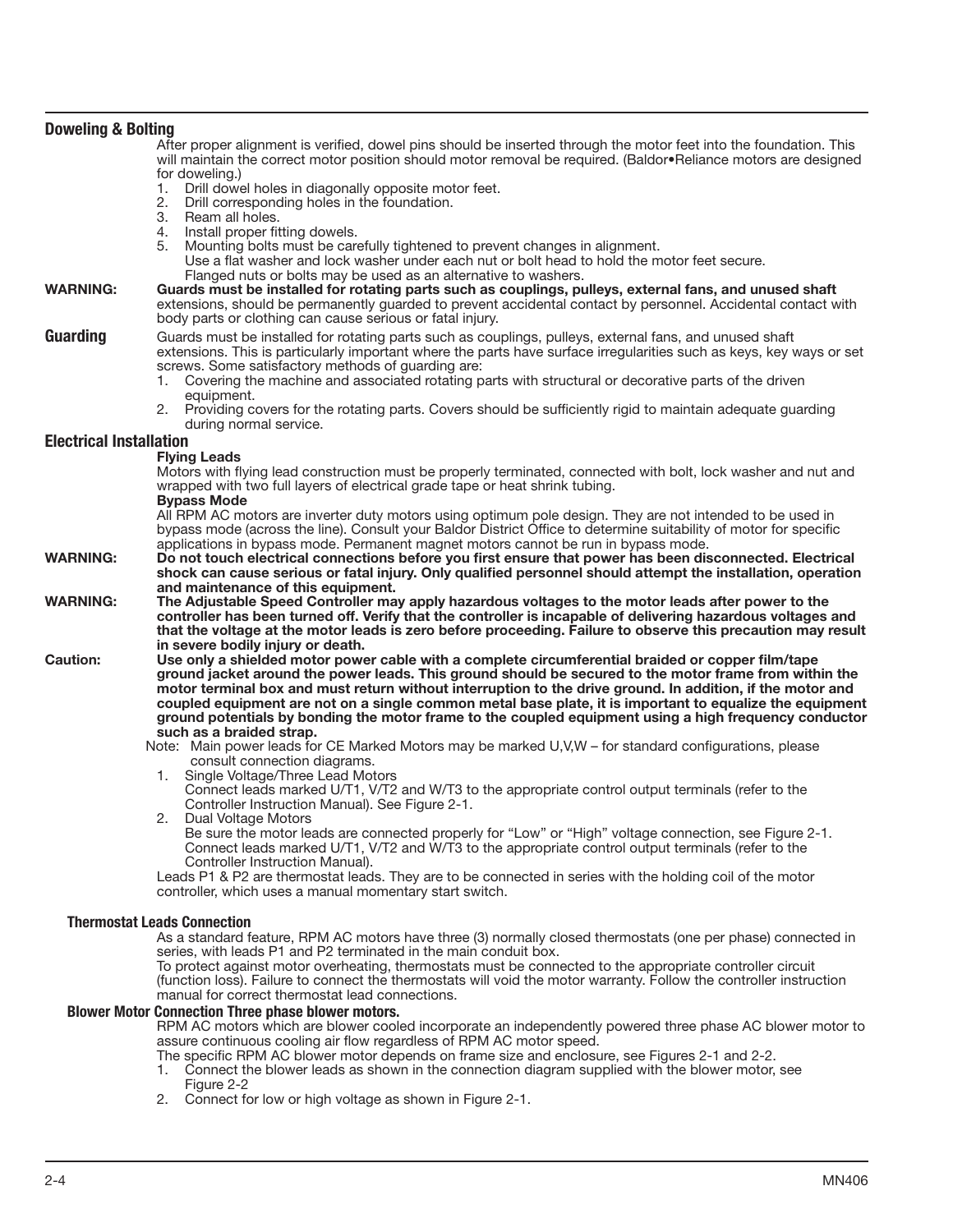#### P1  $P2$ U/T1 T7 V/T2 T8 W/T3 T9 T4 T5  $\overline{7}6$ 'stat L1  $L2$ L3 Low Voltage P1 P2 U/T1 T7 V/T2 T5 W/T3 T8 T6 T9 T'Stat L1 L2 L3 High Voltage T4 3 Phase Dual Voltage 3 Phase Single Voltage P1  $\overline{P2}$  $U/T$ V/T2 W/T3 T'Stat L1 L2 L3

Figure 2-2 Connection Diagram

Connection Diagram 422927-1



 $H2 \rightarrow$  Space Heater

H1

#### Figure 2-3 Blower Motor Connections



\* GND is ground lead normally connects to ground lug in blower terminal box.

Grounding In Europe, the customer is responsible to ensure ground method conforms to IEC and applicable local codes. In the USA consult the National Electrical Code (NEC), Article 430 for information on grounding of motors and generators, and Article 250 for general information on grounding. In making the ground connection, the installer should make certain that there is a solid and permanent metallic connection between the ground point, the motor or generator terminal housing, and the motor or generator frame.

Motors with resilient cushion rings usually must be provided with a bonding conductor across the resilient member. Some motors are supplied with the bonding conductor on the concealed side of the cushion ring to protect the bond from damage. Motors with bonded cushion rings should usually be grounded at the time of installation in accordance with the above recommendations for making ground connections. When motors with bonded cushion rings are used in multimotor installations employing group fusing or group protection, the bonding of the cushion ring should be checked to determine that it is adequate for the rating of the branch circuit over current protective device being used.

There are applications where grounding the exterior parts of a motor or generator may result in greater hazard by increasing the possibility of a person in the area simultaneously contacting ground and some other nearby live electrical parts of other ungrounded electrical equipment. In portable equipment it is difficult to be sure that a positive ground connection is maintained as the equipment is moved, and providing a grounding conductor may lead to a false sense of security.

Select a motor starter and over current protection suitable for this motor and its application. Consult motor starter application data as well as the National Electric Code and/or other applicable local codes.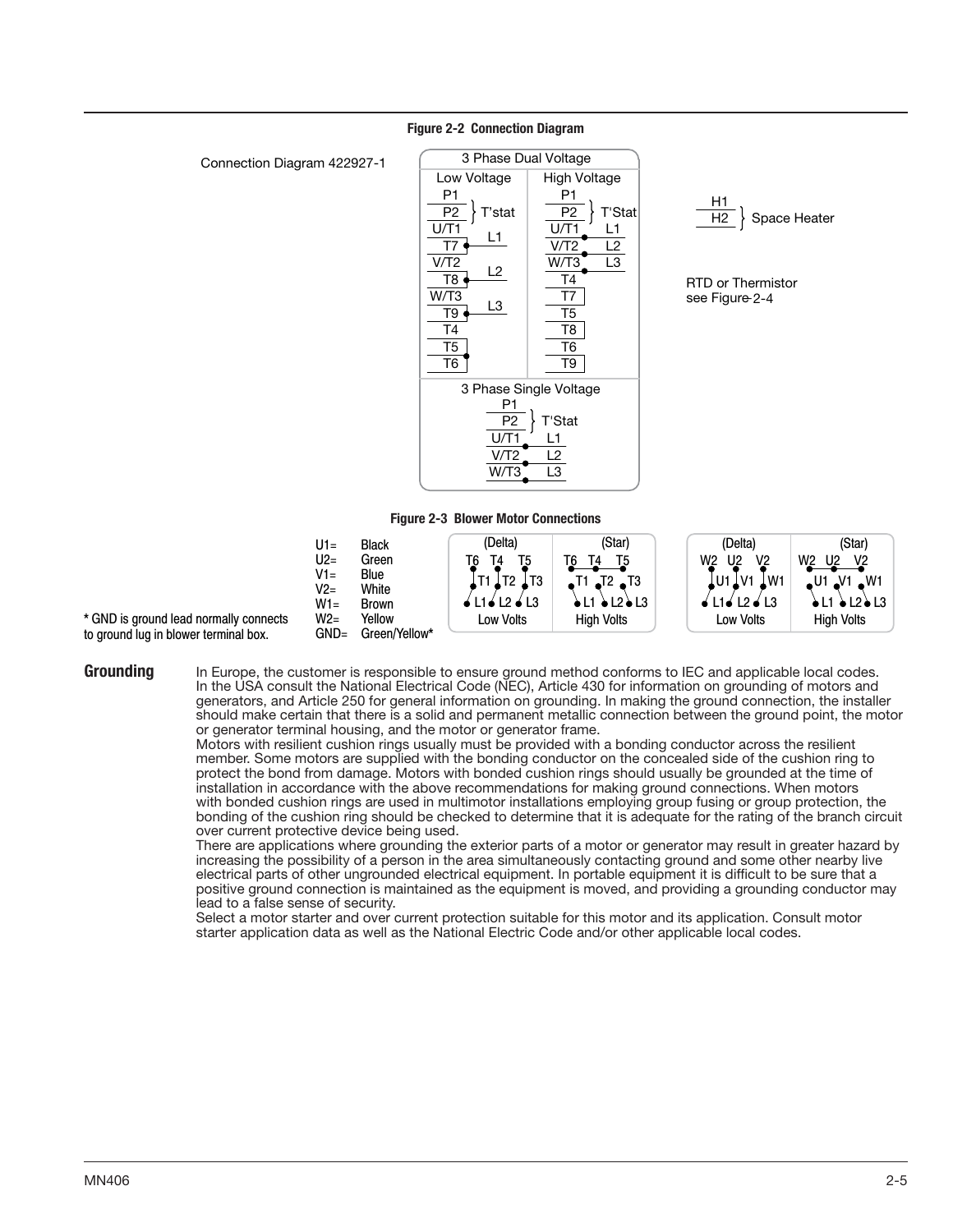Caution: Use only a shielded motor power cable with a complete circumferential braided or copper film/tape ground jacket around the power leads. This ground should be secured to the motor frame from within the motor terminal box and must return without interruption to the drive ground. In addition, if the motor and coupled equipment are not on a single common metal base plate, it is important to equalize the equipment ground potentials by bonding the motor frame to the coupled equipment using a high frequency conductor such as a braided strap.

Due to the high switching frequencies of inverter controls, the ground connection/path must be low impedance, not only low resistance. The NEC grounding instructions are intended to protect from low frequency, high current considerations and are not adequate for grounding of high frequency circuits.

RPM AC induction motors are designed to operate with a high frequency adjustable speed drive. To avoid damage to the motor and driven equipment due to bearing currents, the motor must be grounded and bonded properly. A low impedance ground conductor should be used to ground all RPM AC motors.

Failure to ground the motor properly for high frequency transients (1MHz to 10MHz) may result in electric discharge damage to the motor bearings and/or the driven equipment.

The drive manufacturer should specify a shielded motor power cable that includes a complete circumferential braided or copper film/tape ground. This ground should be secured to the motor frame from within the motor terminal box and must return without interruption to the drive ground. In addition, if the motor and coupled equipment are not on a single common metal base plate, it is important to equalize the equipment ground potentials by bonding the motor frame to the coupled equipment using a high frequency conductor such as a braided strap.

For motors installed in compliance with IEC requirements, the following minimum cross sectional area of the protective conductors should be used:

| Crosssectional area of phase<br>conductors, S | Minimum crosssectional area of the<br>corresponding protective conductor, $S_{n}$ |
|-----------------------------------------------|-----------------------------------------------------------------------------------|
| mm2                                           | mm2                                                                               |
| 6                                             | 6                                                                                 |
| 10                                            | 10                                                                                |
| 16                                            | 16                                                                                |
| 25                                            | 25                                                                                |
| 35                                            | 25                                                                                |
| 50                                            | 25                                                                                |
| 70                                            | 35                                                                                |
| 95                                            | 50                                                                                |
| 120                                           | 70                                                                                |
| 150                                           | 70                                                                                |

Equipotential bonding connection shall made using a conductor with a cross-sectional area of at least 4 mm<sup>2</sup>.

### Shipping Blocks

Motors supplied with roller bearings at the drive end are shipped with wooden blocking to prevent axial movement of the shaft during shipment. Remove the blocking and bolts securing it and discard. Make sure motor shafts turn freely. If motor is to be reshipped, blocking of bearing is required.

### Encoder Connections

Due to the wide variety of brands and types of feedback devices provided for RPM AC motors, please consult the encoder installation and instruction diagrams provided with the device.

Drain Plugs If motor is totally enclosed (IP44, IP54, IP55) it is recommended that condensation drain plugs be removed. These are located in the lower portion of the end−shields or bottom of frame on each end for FL180 (FDL112) frame. Totally enclosed "XT" motors have automatic drains which should be left in place as received.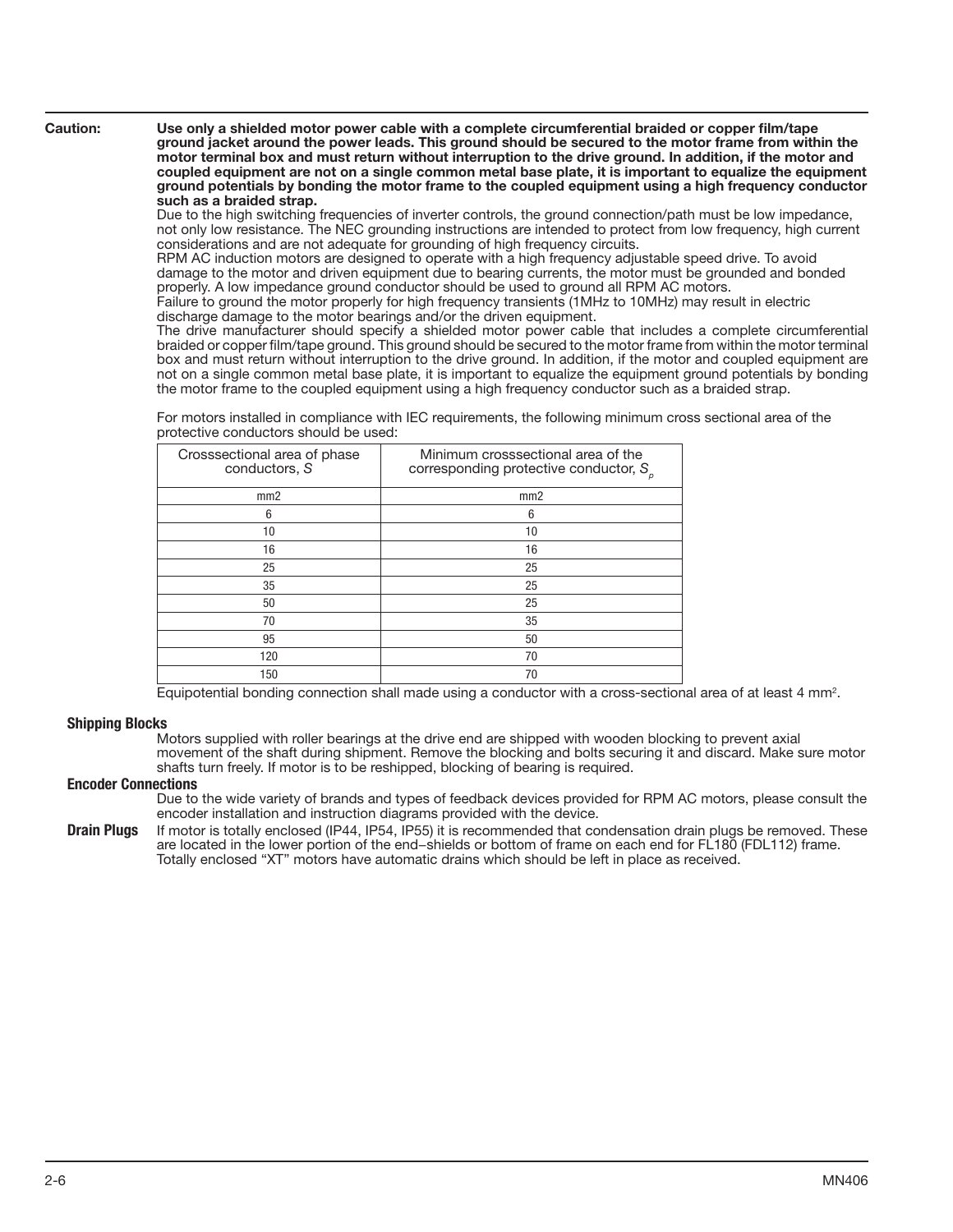| <b>Drive</b>    | RPM AC motors FL180 thru FL/RL250 and FDL112 thru FDL160 are supplied with a shaft suitable for a belt or<br>coupled drive. Belt loads should be verified with maximum allowable radial loads, see "Shaft Loads". Proper<br>alignment is critical for long life of bearings, shafts and belts, and minimum downtime. Misalignment can cause<br>excessive vibration and damaging forces on shaft and bearings. For direct coupled drives, flexible couplings<br>facilitate alignment. For belt drives, the sheave must be placed as close as possible to the motor bracket.<br><b>Minimum V-Belt Sheave Diameters</b><br>Application of Pulleys, Sheaves, Sprockets and Gears on Motor Shafts. To avoid excessive bearing loads and<br>shaft stresses, belts should not be tightened more than necessary to transmit the rated torque.<br>The pretension of the V-belt drive should be based on the total tightening force required to transmit the<br>horsepower divided by the number of belts. This procedure avoids the excessive load caused by tightening<br>individual belts to a prescribed level recommended by belt manufacturers. |
|-----------------|---------------------------------------------------------------------------------------------------------------------------------------------------------------------------------------------------------------------------------------------------------------------------------------------------------------------------------------------------------------------------------------------------------------------------------------------------------------------------------------------------------------------------------------------------------------------------------------------------------------------------------------------------------------------------------------------------------------------------------------------------------------------------------------------------------------------------------------------------------------------------------------------------------------------------------------------------------------------------------------------------------------------------------------------------------------------------------------------------------------------------------------------|
|                 | <b>Mounting</b><br>In general, the closer pulleys, sheaves, sprockets or gears are mounted to the bearing on the motor shaft, the less<br>will be the load on the bearing. This will give greater assurance of trouble–free service.<br>The center point of the belt, or system of V-belts, must not be beyond the end of the motor shaft.<br>The inner edge of the sheave or pulley rim should not be closer to the bearing than the shoulder on the shaft but<br>should be as close to this point as possible. The outer edge of a chain sprocket or gear must not extend beyond<br>the end of the standard motor shaft.<br><b>Shaft Loads - Axial and Radial</b><br>RPM AC motors are suitable for limited shaft loads as shown in Tables 2–2 and 2–3.                                                                                                                                                                                                                                                                                                                                                                                   |
| <b>Caution:</b> | Recommended maximum thrust loads depend on the mounting position, either horizontal or vertical.<br>For recommendations for loads in excess of those shown, for higher speeds and special shaft extensions contact<br>your local Baldor District office.<br>Use of these radial load capacities requires the accurate calculation of the radial load. Radial loads for                                                                                                                                                                                                                                                                                                                                                                                                                                                                                                                                                                                                                                                                                                                                                                      |
|                 | gears, sprockets, and flywheel are usually accurately determined but the radial loads due to V-belt drives<br>are subject to miscalculations because they do not include all of the pre-tension load (belt tightening).<br>The calculations of the radial load for a V-belt drive must include the pre-tension for transmitting the<br>horsepower, pretension for centrifugal force on the belts, pre-tension for high start torques, rapid<br>acceleration or deceleration, pre-tension for drives with short act-of-contact between the V-belt and<br>sheave, and low coefficient of friction between belt and sheave caused by moisture, oil or dust. Over<br>tension of the V-Belts may result in damage to the motor or driven equipment. Unless otherwise indicated,<br>V-belt load must not exceed values given in Table 2-2.<br>Toble 2.2. Podial Load Consolity - No Avial Load (L10 Life of 10,000 bours)                                                                                                                                                                                                                         |

|                               |                  |                          | Radial Load Capacities at the End of the Shaft in Ib(N) |      |                 |      |                 |                |       |  |
|-------------------------------|------------------|--------------------------|---------------------------------------------------------|------|-----------------|------|-----------------|----------------|-------|--|
| Frame (IEC)                   | <b>Drive End</b> |                          | <b>2500 RPM</b>                                         |      | <b>1750 RPM</b> |      | <b>1150 RPM</b> | <b>850 RPM</b> |       |  |
|                               | <b>Bearing</b>   | <b>Ibs</b>               | N                                                       | lbs  | N               | lbs  | N               | lbs            | N     |  |
| FL180 (FDL112)                | 209              | 445                      | 1979                                                    | 445  | 1979            | 445  | 1979            | 445            | 1979  |  |
| FL/RL210 (FDL/RDL132)         | 310              | 875                      | 3892                                                    | 875  | 3892            | 875  | 3892            | 875            | 3892  |  |
| FL/RL250 (FDL/RDL160)         | 313              | 1375                     | 6116                                                    | 1525 | 6784            | 1525 | 6784            | 1525           | 6784  |  |
| FL/RL280 (FDL/RDL180)         | 215              | 825                      | 3670                                                    | 930  | 4137            | 1065 | 4737            | 1180           | 5249  |  |
| UFL/URL280 (UFDL/URDL180)     | <b>NU215</b>     | 2150                     | 9564                                                    | 2150 | 9564            | 2150 | 9564            | 2150           | 9564  |  |
| FL/RL320 (FDL/RDL200)         | 217              | 1300                     | 5783                                                    | 1475 | 6561            | 1475 | 6561            | 1475           | 6561  |  |
| UFL/URL320 (UFDL/URDL200)     | <b>NU217</b>     | 2850                     | 12677                                                   | 2850 | 12677           | 2850 | 12677           | 2850           | 12677 |  |
| FL/RL360 (FDL/RDL225)         | 219              | 1625                     | 7228                                                    | 1830 | 8140            | 2105 | 9363            | 2325           | 10342 |  |
| UFL/URL360 (UFDL/URDL225)     | <b>NU219</b>     | 4550                     | 20239                                                   | 4550 | 20239           | 4550 | 20239           | 4550           | 20239 |  |
| FL/RL400 (FDL/RDL250)         | 219              | 1685                     | 7495                                                    | 1895 | 8429            | 2180 | 9697            | 2415           | 10742 |  |
| UFL/URL400 (UFDL/URDL250) (3) | <b>NU219</b>     | 3000                     | 13345                                                   | 3000 | 13345           | 3000 | 13345           | 3000           | 13345 |  |
| UFL/URL400 (UFDL/URDL250)     | <b>NU222</b>     | 5000                     | 22241                                                   | 5000 | 22241           | 5000 | 22241           | 5000           | 22241 |  |
| FL/RL440 (FDL/RDL280)         | 222              | 2100                     | 9341                                                    | 2400 | 10676           | 2800 | 12455           | 3150           | 14012 |  |
| UFL/URL440 (UFDL/URDL280) (3) | <b>NU222</b>     | 3500                     | 15569                                                   | 3500 | 15569           | 3500 | 15569           | 3500           | 15569 |  |
| UFL/URL440 (UFDL/URDL280)     | <b>NU224</b>     | 4650                     | 20684                                                   | 4650 | 20684           | 4650 | 20684           | 4650           | 20684 |  |
| FL5800                        | 6228             | ٠                        | $\overline{\phantom{a}}$                                | 1000 | 4448            | 1150 | 5115            | 1250           | 5560  |  |
| <b>UFL5800</b>                | <b>NU228</b>     | $\overline{\phantom{a}}$ |                                                         | 4500 | 20017           | 4500 | 20017           | 4500           | 20017 |  |

|  | Table 2-2 Radial Load Capacity- No Axial Load (L10 Life of 10,000 hours) |  |
|--|--------------------------------------------------------------------------|--|
|  |                                                                          |  |

(1) All bearing and shaft data is based on foot mounted, coupled motor enclosures (i.e. DPFV, TENV, TEFC & TEBC).

(2) Loads are based on Standard Shaft Diameters and Lengths.

(3) These values are based on a Stock Motor modified with a Roller Bearing, which uses a smaller bearing than the Standard Roller Bearing design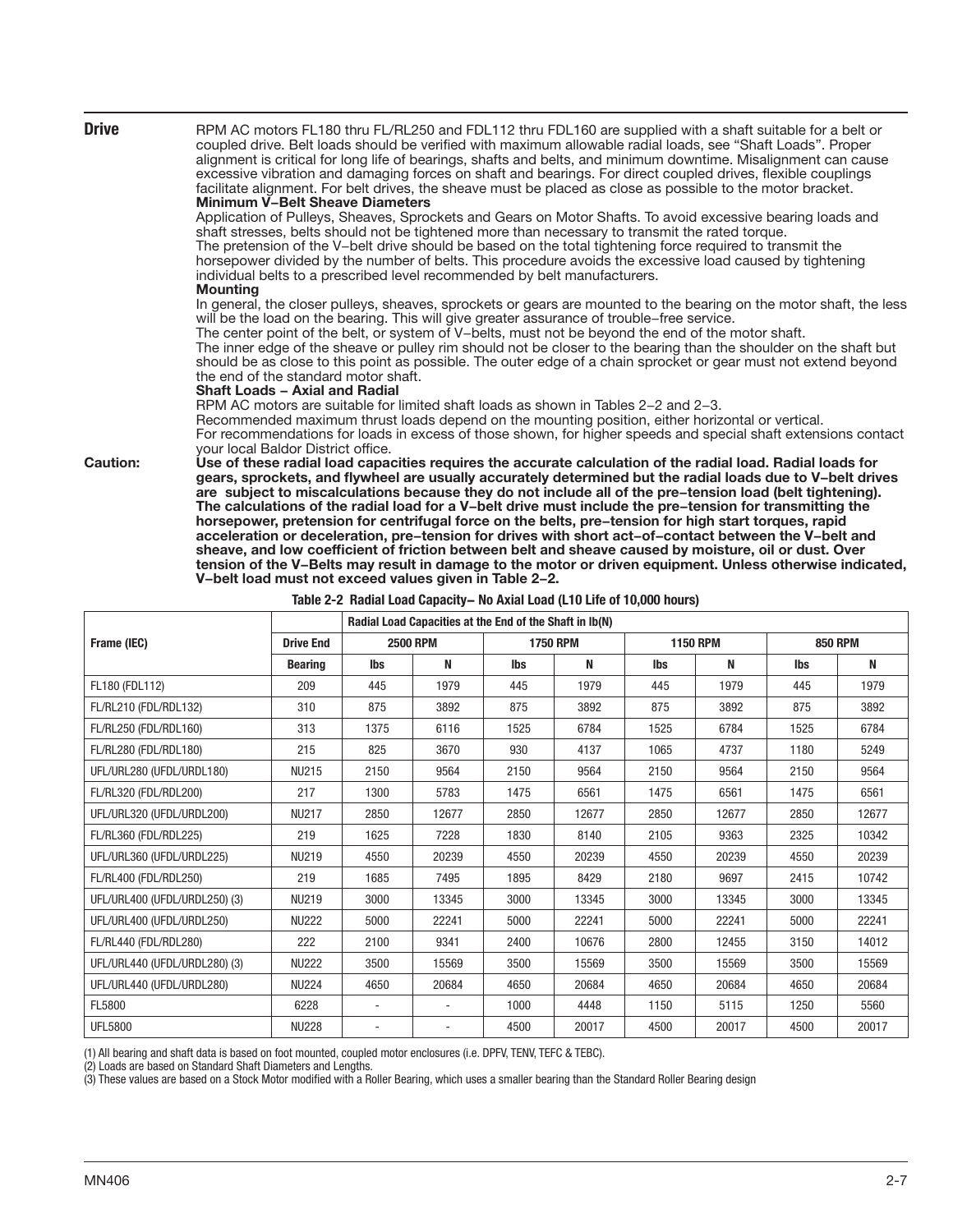|                                            | <b>Horizontal Mounting</b> |                |      |                |      |                |               |      |                | <b>Vertical Mounting Thrust Down</b> |      |                |                |      |      |               |      | <b>Vertical Mounting Thrust Up</b> |      |                |      |                |      |        |
|--------------------------------------------|----------------------------|----------------|------|----------------|------|----------------|---------------|------|----------------|--------------------------------------|------|----------------|----------------|------|------|---------------|------|------------------------------------|------|----------------|------|----------------|------|--------|
|                                            |                            | <b>2500RPM</b> |      | <b>1750RPM</b> |      | <b>1150RPM</b> | <b>850RPM</b> |      | <b>2500RPM</b> |                                      |      | <b>1750RPM</b> | <b>1150RPM</b> |      |      | <b>850RPM</b> |      | <b>2500RPM</b>                     |      | <b>1750RPM</b> |      | <b>1150RPM</b> |      | 850RPM |
| Frame (IEC)                                | Ibs                        | N              | Ibs  | Ν              | Ibs  | N              | Ibs           | N    | Ibs            | Ν                                    | Ibs  | N              | Ibs            | N    | Ibs  | N             | Ibs  | Ν                                  | Ibs  | N              | Ibs  | N              | Ibs  | Ν      |
| FL180<br>(FDL112)                          | 430                        | 1913           | 480  | 2135           | 480  | 2135           | 480           | 2135 | 385            | 1713                                 | 455  | 2024           | 555            | 2469 | 630  | 2802          | 445  | 1979                               | 470  | 2091           | 570  | 2535           | 645  | 2869   |
| <b>FL/RL210</b><br>(FDL/<br>RDL132)        | 775                        | 3447           | 880  | 3914           | 1015 | 4515           | 1125          | 5004 | 705            | 3136                                 | 805  | 3581           | 905            | 4026 | 1005 | 4470          | 870  | 3870                               | 970  | 4315           | 1070 | 4760           | 1170 | 5204   |
| <b>FL/RL250</b><br>(FDL/<br>RDL160)        | 1160                       | 5160           | 1310 | 5827           | 1520 | 6761           | 1680          | 7473 | 1050           | 4671                                 | 1205 | 5360           | 1410           | 6272 | 1580 | 7028          | 1310 | 5827                               | 1465 | 6517           | 1670 | 7428           | 1840 | 8185   |
| <b>FL/RL280</b><br>(FDL/<br>RDL180)        | 590                        | 2624           | 700  | 3114           | 850  | 3781           | 975           | 4337 | 405            | 1802                                 | 515  | 2291           | 665            | 2958 | 795  | 3536          | 830  | 3692                               | 940  | 4181           | 1090 | 4849           | 1225 | 5449   |
| <b>FL/RL320</b><br>(FDL/<br>RDL200)        | 1205                       | 5360           | 1395 | 6205           | 1675 | 7451           | 1905          | 8474 | 850            | 3781                                 | 1050 | 4671           | 1315           | 5849 | 1535 | 6828          | 1630 | 7251                               | 1830 | 8140           | 2095 | 9319           | 2315 | 10298  |
| <b>FL/RL360</b><br>(FDL/<br><b>RDL225)</b> | 1395                       | 6205           | 1615 | 7184           | 1945 | 8652           | 2210          | 9831 | 920            | 4092                                 | 1150 | 5115           | 1460           | 6494 | 1720 | 7651          | 1985 | 8830                               | 2215 | 9853           | 2525 | 11232          | 2785 | 12388  |
| <b>FL/RL400</b><br>(FDL/<br>RDL250)        | 1315                       | 5849           | 1535 | 6828           | 1855 | 8251           | 2120          | 9430 | 485            | 2157                                 | 715  | 3180           | 1025           | 4559 | 1290 | 5738          | 1955 | 8696                               | 2305 | 10253          | 2695 | 11988          | 2960 | 13167  |
| <b>FL/RL440</b><br>(FDL/<br>RDL280)        | 1300                       | 5783           | 1550 | 6895           | 1800 | 8007           | 2050          | 9119 | 110            | 489                                  | 345  | 1535           | 610            | 2713 | 825  | 3670          | 2410 | 10720                              | 2645 | 11765          | 2910 | 12944          | 3125 | 13901  |
|                                            |                            |                | 1300 | 5783           | 1600 | 7117           | 1800          | 8007 |                |                                      |      |                |                |      |      |               |      |                                    |      | ٠              |      |                |      |        |

## Table 2-3 RPM-AC Application Data Update Axial Load Capabilities (L10 Life of 10,000 hours)

Vertical Mounting Assumes Vertical Shaft Down.

# Optional Accessories

# Figure 2-4 Accessory Connections

Space heaters are generally not required as the ACS880+5350 Cooling Tower Drive has a trickle current heating feature. For extreme applications that require space heaters, one heater is installed in each end of motor. Leads for each heater are labeled H1 & H2. (Like numbers should be tied together). Heaters should be connected such that they are not energized when motor is operating



W.

.<br>W

 $T2$ 

**HEATERS** 

Three thermistors are installed in windings.

Leads are labeled TD1−TD6 for shutdown and TD7−TD12 for warning.

| WINDING RTDS                               | <b>RTD CONNECTIONS</b>                                |                  |                  |                  |                  |                  |                  |            |
|--------------------------------------------|-------------------------------------------------------|------------------|------------------|------------------|------------------|------------------|------------------|------------|
| MК                                         |                                                       | One Per Phase    |                  |                  |                  |                  |                  |            |
| <b>RED</b><br><b>WHITE</b><br><b>WHITE</b> | Phase3<br>Phase1   Phase2<br>Leads                    |                  |                  |                  |                  |                  |                  |            |
|                                            |                                                       | Red (or Marked)  | 1TD1             | 2TD1             |                  | 3TD <sub>1</sub> |                  |            |
|                                            |                                                       | White            | 1TD <sub>2</sub> | 2TD <sub>2</sub> |                  | 3TD <sub>2</sub> |                  |            |
|                                            | White<br>1TD <sub>3</sub><br>2TD3<br>3TD <sub>3</sub> |                  |                  |                  |                  |                  |                  |            |
|                                            |                                                       |                  |                  |                  |                  |                  |                  |            |
|                                            | Two Per Phase                                         |                  |                  |                  |                  |                  |                  |            |
|                                            | Phase1<br>Phase3<br>Phase2                            |                  |                  |                  |                  |                  |                  |            |
|                                            | Leads                                                 | #1               | #2               | #3               | #4               | #5               | #6               |            |
|                                            | Red(or Marked)                                        | 1TD1             | 2TD1             | 3TD1             | 4TD1             | 5TD1             | 6TD1             |            |
|                                            | White                                                 | 1TD <sub>2</sub> | 2TD <sub>2</sub> | 3TD <sub>2</sub> | 4TD <sub>2</sub> | 5TD <sub>2</sub> | 6TD <sub>2</sub> |            |
|                                            | White                                                 | 1TD3             | 2TD <sub>3</sub> | 3TD <sub>3</sub> | 4TD3             | 5TD <sub>3</sub> | 6TD3             | 418057-549 |
|                                            |                                                       |                  |                  |                  |                  |                  |                  |            |
| BEARING RTD                                | * One bearing RTD is installed in Drive end plate     |                  |                  |                  |                  |                  |                  |            |



**RFD** 

\* One bearing RTD is installed in Drive end plate.

\* One bearing RTD is installed in Opposite Drive end plate.

\* Note RTD may have 2−Red/1−White leads; or 2−White/1−Red Lead.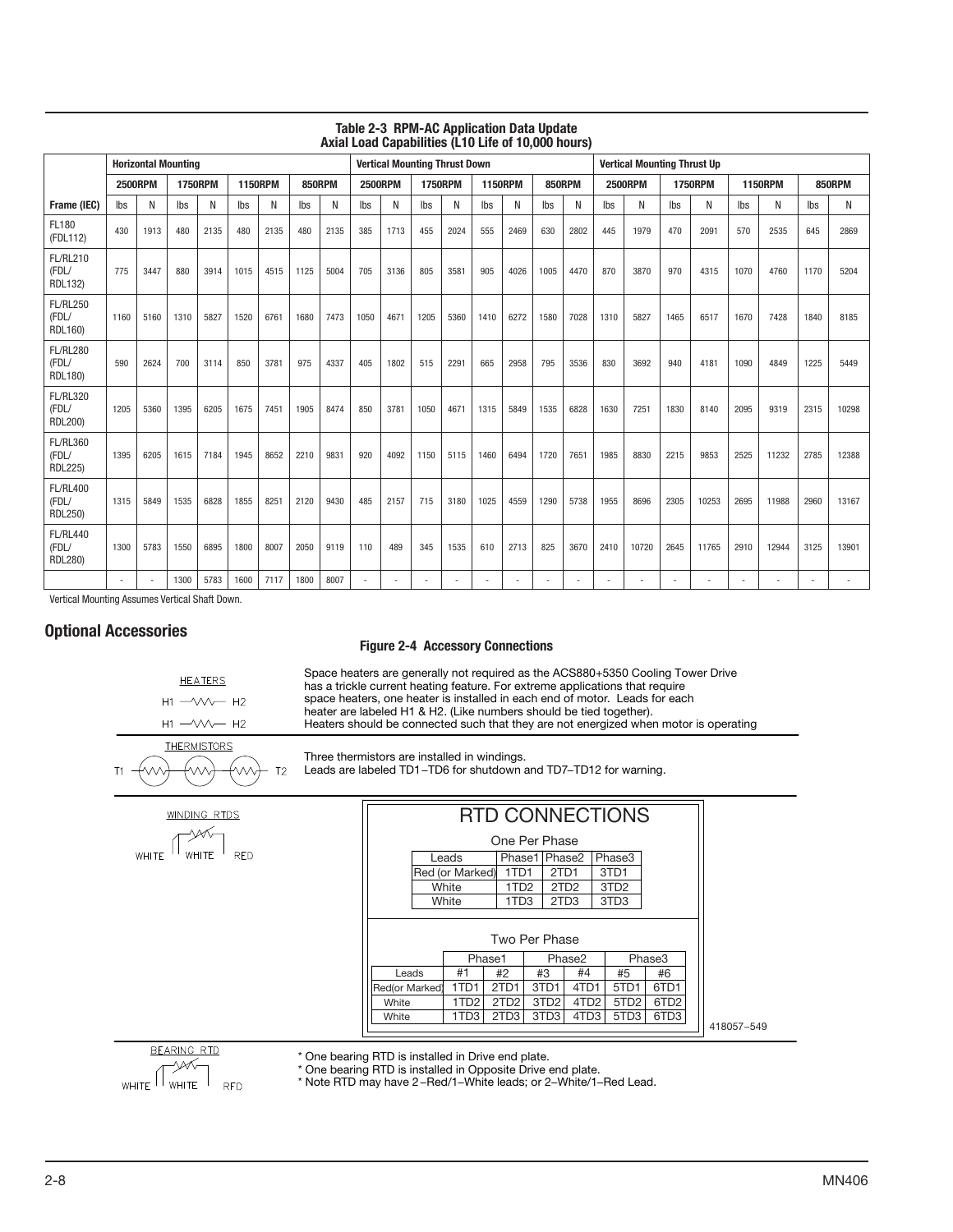| <b>Caution:</b> | The space heaters are designed to operate at or below the maximum surface temperature stated on the<br>nameplate. If the marked ambient and/or voltage are exceeded this maximum surface temperature can<br>be exceeded and can damage the motor windings. If applied in a Division 2 or Zone 2 environment this<br>excessive temperature may cause ignition of hazardous materials. Space heaters should be connected<br>such that they are not energized when motor is operating. WARNING:<br>Incorrect motor rotation<br>direction can cause serious or fatal injury or equipment damage. Be sure to verify motor rotation direction<br>before coupling the load to the motor shaft. |
|-----------------|-----------------------------------------------------------------------------------------------------------------------------------------------------------------------------------------------------------------------------------------------------------------------------------------------------------------------------------------------------------------------------------------------------------------------------------------------------------------------------------------------------------------------------------------------------------------------------------------------------------------------------------------------------------------------------------------|
| <b>WARNING:</b> | Guards must be installed for rotating parts such as couplings, pulleys, external fans, and unused shaft<br>extensions, should be permanently guarded to prevent accidental contact by personnel. Accidental<br>contact with body parts or clothing can cause serious or fatal injury.                                                                                                                                                                                                                                                                                                                                                                                                   |
| Caution:        | Do not operate motors with a roller bearing unless a radial load is applied so that damage to the roller<br>bearing does not occur.                                                                                                                                                                                                                                                                                                                                                                                                                                                                                                                                                     |

# First Time Start Up

- 
- 1. Be sure that all power to motor and accessories is off.<br>2. Be sure the motor shaft is disconnected from the load 2. Be sure the motor shaft is disconnected from the load and will not cause mechanical rotation of the motor shaft.
- 3. Remove all unused shaft keys and loose rotating parts to prevent them from flying off.
- 4. Verify the mechanical installation is secure. All bolts and nuts are tightened etc., covers and protective devices are securely in their places.
- 5. If motor has been in storage or idle for some time, check winding insulation integrity.
- Inspect all electrical connections for proper termination, clearance, mechanical strength and electrical continuity.
- 7. Be sure all shipping materials and braces (if used) are removed from motor shaft.<br>8. Manually rotate the motor shaft to ensure that it rotates freely.
- Manually rotate the motor shaft to ensure that it rotates freely.
- 9. Replace all panels and covers that were removed during installation.
- 10. Momentarily apply power and check the direction of rotation of the motor shaft. If motor rotation is wrong be sure power is off and change the motor lead connections as follows:

RPM AC motors are designed to be capable of bi-directional shaft rotation. When voltages in an A−B−C phase sequence are applied to leads U/T1, V/T2, W/T3 clockwise shaft rotation facing the opposite drive end will result. If shaft rotation is incorrect, change the direction of rotation as follows:

- a. Turn off and lockout all power to the motor and verify that the voltage at the motor leads is zero.
- b. Reverse any two of three motor power leads.
- c. Restore power.
- 11. Start the motor and ensure rotation is correct and operation is smooth without excessive vibration or noise. If so, run the motor for 1 hour with no load connected.
- 12. Momentarily apply power and check the direction of air flow is in agreement with the "direction of air flow" arrows mounted on the motor. If directional flow is incorrect be sure power is off and interchange power leads to T1 and T2 or U1 and V1, Figure 2-2.
- 13. After 1 hour of operation, disconnect power and connect the load to the motor shaft. Verify all coupling guards and protective devices are installed. Ensure motor is properly ventilated.
- 14. If motor is totally enclosed fan−cooled or non−ventilated it is recommended that condensation drain plugs, if present, be removed. These are located in the lower portion of the end−shields. Totally enclosed fan−cooled "XT" motors are normally equipped with automatic drains which may be left in place as received.

While operating the motor, observe the performance. It should run smoothly with little noise. The bearings should not overheat and should reach a leveling off temperature. Any undue noise, overheating, or erratic performance should be investigated and necessary corrective action taken immediately to prevent serious damage. Please contact your Baldor District office.

All RPM AC motors are lubricated before shipment and will operate for a long period before regreasing is required. The period will vary depending on environmental and service conditions. Refer to Maintenance section.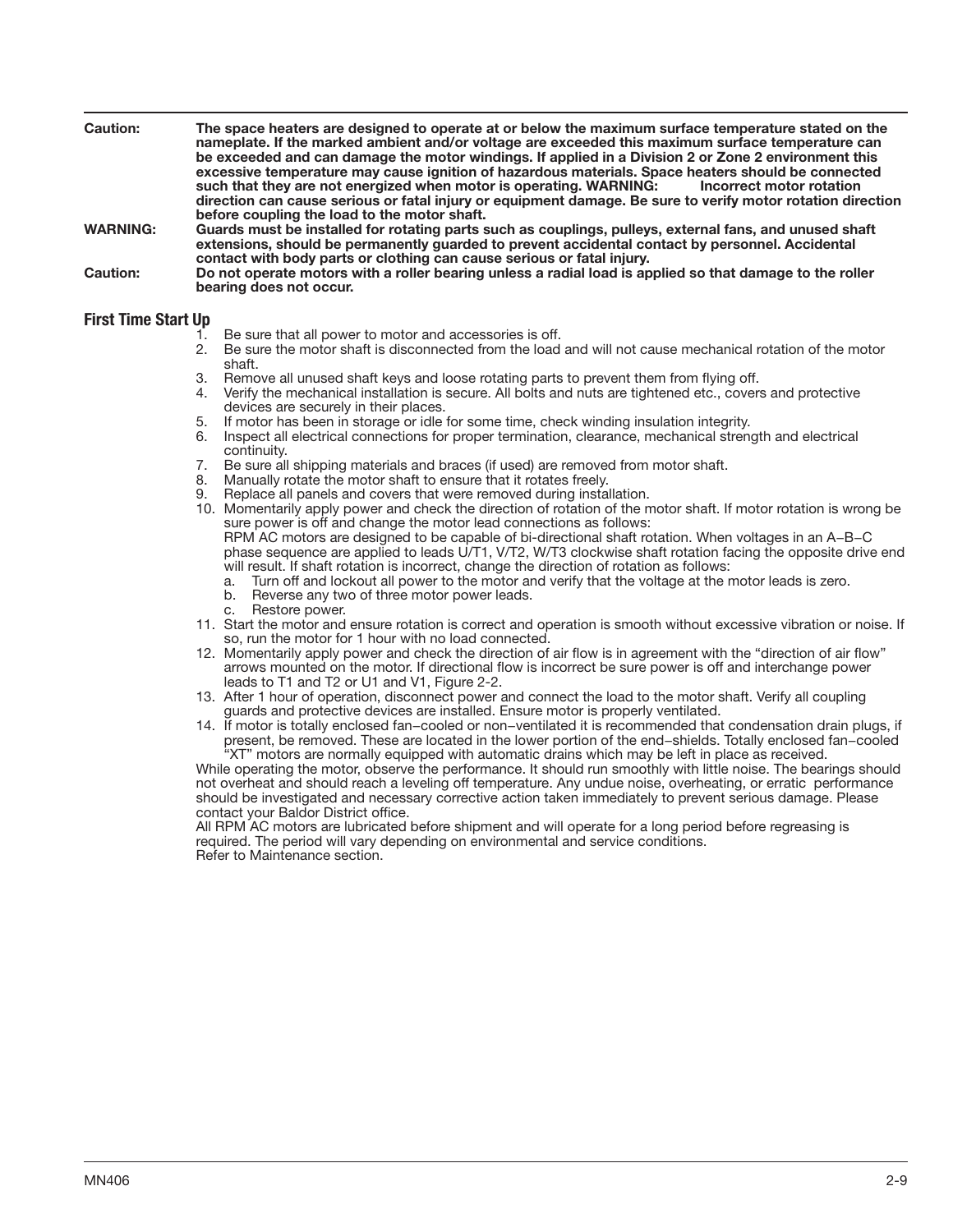# Air Flow Volume

Separately ventilated motors DPSV, TESV (IP23 IC17 and IP44-IC37) must have the following volume of air to adequately cool the motor unless the nameplate specifies a different value. Cooling air temperature must not exceed the maximum ambient temperature indicated on the nameplate (standard is 40°C). This data applies to all base speeds for frame sizes in Table 2−4.

|                  | lable 2-4 Air Supply |                          |           |           |  |  |
|------------------|----------------------|--------------------------|-----------|-----------|--|--|
| Frame Size (IEC) |                      | <b>DPSV OR TESV Data</b> |           |           |  |  |
|                  | <b>CFM</b>           | $M^3/hr$                 | in of H2O | mm of H2O |  |  |
| FL180 (FDL112)   | 175                  | 297                      | 2.00      | 51        |  |  |
| RL210 (RDL132)   | 225                  | 382                      | 3.00      | 76        |  |  |
| RL250 (RDL160)   | 400                  | 680                      | 3.50      | 89        |  |  |
| RL280 (RDL180)   | 500                  | 850                      | 3.75      | 95        |  |  |
| RL320 (RDL200)   | 650                  | 1104                     | 4.50      | 114       |  |  |
| RL360 (RDL225)   | 800                  | 1359                     | 5.25      | 133       |  |  |
| RL400 (RDL250)   | 1100                 | 1869                     | 6.50      | 165       |  |  |
| RL440 (RDL280)   | 1500                 | 2549                     | 7.20      | 183       |  |  |

 $T$  .  $T$   $T$   $T$   $T$   $T$   $T$ 

| Frame          | <b>TEBC Data</b> |          |                       |                       | <b>TEAO Air Velocity</b> |      |
|----------------|------------------|----------|-----------------------|-----------------------|--------------------------|------|
| Size (IEC)     | <b>CFM</b>       | $M^3/hr$ | in of H <sub>20</sub> | mm of H <sub>20</sub> | ft/min                   | m/s  |
| FL180 (FDL112) | 150              | 255      | 1.00                  | 25                    | 1100                     | 5.6  |
| FL210 (FDL132) | 230              | 391      | 1.80                  | 46                    | 1200                     | 6.1  |
| FL250 (FDL160) | 365              | 620      | 2.00                  | 51                    | 1800                     | 9.1  |
| FL280 (FDL180) | 550              | 934      | 2.25                  | 57                    | 2000                     | 10.2 |
| FL320 (FDL200) | 850              | 1444     | 3.20                  | 81                    | 3000                     | 15.2 |
| FL360 (FDL225) | 1370             | 2328     | 3.60                  | 91                    | 3000                     | 15.2 |
| FL400 (FDL250) | 1275             | 2166     | 3.00                  | 76                    | 3000                     | 15.2 |
| FL440 (FDL280) | 2150             | 3653     | 2.00                  | 51                    | 4000                     | 20.3 |
| FL5800         | 3400             | 5777     | 3.00                  | 76                    | 4500                     | 22.9 |

| <b>WARNING:</b> | Do not touch electrical connections before you first ensure that power has been disconnected. Electrical     |
|-----------------|--------------------------------------------------------------------------------------------------------------|
|                 | shock can cause serious or fatal injury. Only qualified personnel should attempt the installation, operation |
|                 | and maintenance of this equipment.                                                                           |

WARNING: Surface temperatures of motor enclosures may reach temperatures which can cause discomfort or injury to personnel accidentally coming into contact with hot surfaces. When installing, protection should be provided by the user to protect against accidental contact with hot surfaces. Failure to observe this precaution could result in bodily injury.

WARNING: Incorrect motor rotation direction can cause serious or fatal injury or equipment damage. Be sure to verify motor rotation direction before coupling the load to the motor shaft.

WARNING: Guards must be installed for rotating parts such as couplings, pulleys, external fans, and unused shaft extensions, should be permanently guarded to prevent accidental contact by personnel. Accidental contact with body parts or clothing can cause serious or fatal injury.

Caution: Do not operate motors with a roller bearing unless a radial load is applied so that damage to the roller bearing does not occur.

Caution: RPM AC permanent magnet motors with an open enclosure, such as DP−FV (IP23/IC06), should not be used where ferrous dust or particles may be present . Totally enclosed permanent magnet motors are recommended for these applications.

**Operation** During operation observe the motors' performance. It should run smoothly with little noise. The bearings should not overheat and should reach a normal operating temperature. Any undue noise, overheating, or erratic performance should be investigated and corrective action taken immediately to prevent serious damage. All RPM AC motors are lubricated before shipment and will operate for a long period before regreasing is required. The period will vary depending on environmental and service conditions. Refer to Maintenance section of this manual.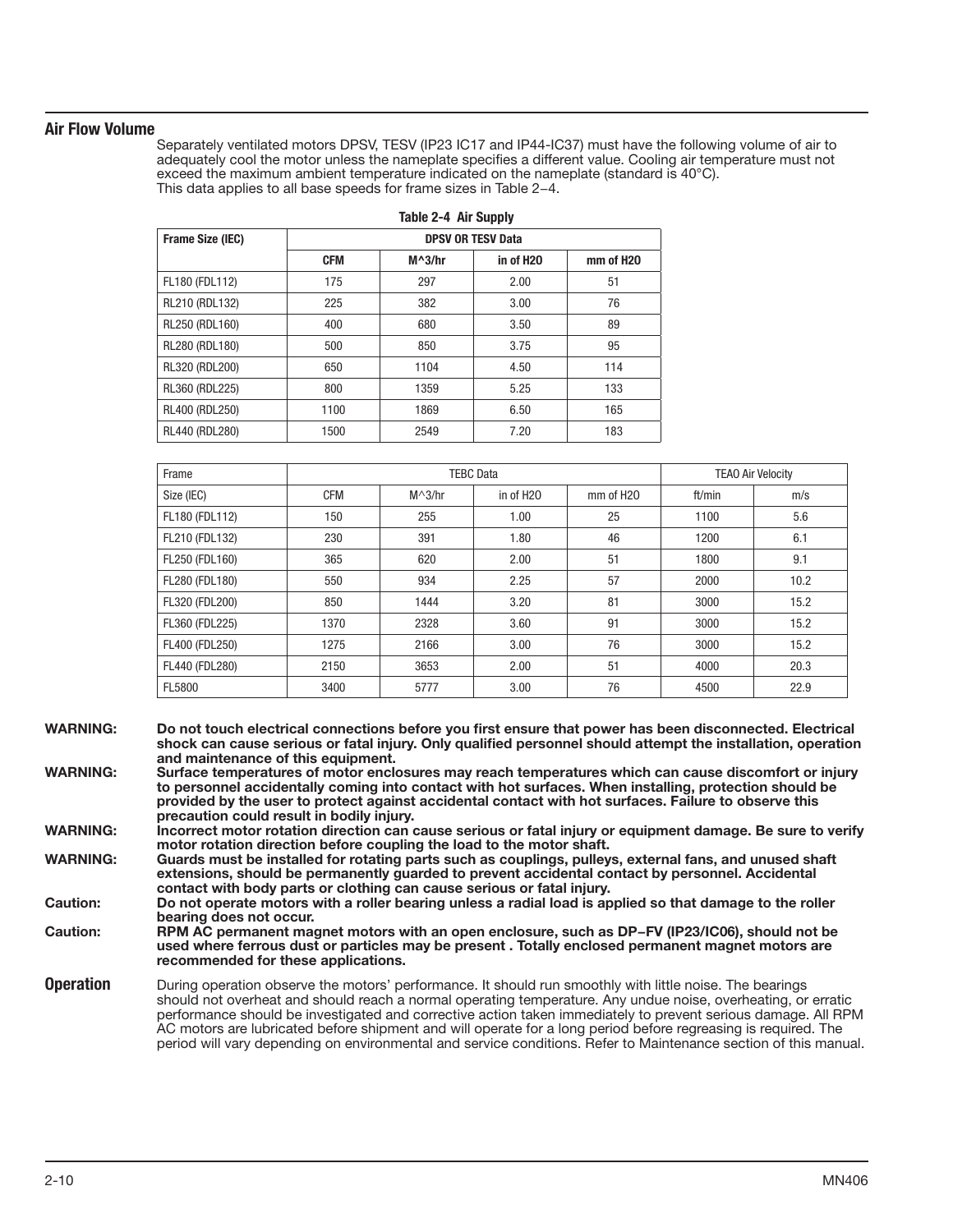#### Maximum Safe Speed

The maximum safe operating speed of the motor is listed on the motor nameplate. Do not exceed this speed. When the maximum speed of the motor control can exceed the maximum safe motor speed (motor nameplate value), the speed characteristics of the control must be set so the speed is limited to this maximum.

**Balance** Motors are dynamically balanced to meet the dynamic balance limits of NEMA MG1 Part 7 second for peak value of the unfiltered velocity in inches per second unless ordered differently. Balance is done with a full length 1/2 height shaft key. A full shaft key is shipped with motor. Sheave or coupling should be balanced with a 1/2 height shaft key. Std. Dynamic Balance Limits.

|  |  | Table 2-5 Dynamic Balance |  |
|--|--|---------------------------|--|
|--|--|---------------------------|--|

| <b>RPM</b> | <b>NEMA</b>                   | IEC                          |
|------------|-------------------------------|------------------------------|
|            |                               |                              |
|            | <b>Velocity Peak (in/sec)</b> | <b>Velocity (mm/sec RMS)</b> |
| $0 - 1200$ | 0.15                          | 2.7                          |
| 1201-1800  | 0.15                          | 2.7                          |
| 1801-3600  | 0.15                          | 2.7                          |
| 3601-5000  | 0.2                           | 3.6                          |
| 5001-8000  | 0.2                           | 3.6                          |

### Hazardous Locations

Hazardous locations are those where there is a risk of ignition or explosion due to the presence of combustible gases, vapors, dust, fibers or flyings.

#### Selection

Facilities requiring special equipment for hazardous locations are typically classified in accordance with local requirements. In the US market, guidance is provided by the National Electric Code. In international hazardous location areas, guidance for gas / vapor / mist classification is given in IEC60079−14. This classification process lets the installer know what equipment is suitable for installation in that environment, and identifies what the maximum safe temperature or temperature class is required.

It is the customer or users responsibility to determine the area classification and select proper equipment. Areas are classified with respect to risk and exposure to the hazard. In the US market, areas are typically classified as follows Class, Division, Group and Temperature Class. In some newer installations in the US and in most international markets, areas are classified in Zones.

## Class I Division 2 / Zone 2 Ex nA, [Equipment Protection Level (EPL) Gc ]

This protection concept relies on having no sources of ignition present such as arcing parts or hot surfaces. For this protection concept, internal temperatures as well as external temperatures are considered. In many cases, the internal temperatures are higher than the external temperatures and therefore become the limiting factor in determination of temperature code designation. In these applications, it is very important to use a motor that has been evaluated thermally for use with an inverter or converter, if variable speed operation is desired. Thermostats used for Class I Division 2 and Ex nA motors are used to protect the motor only. For motors using flying lead construction, it is important to use connection lugs and insulate with heat shrink tubing or a double wrap of insulation grade electrical tape to avoid the risk of spark or ignition.

#### Class II Division 2 / Zone 22 [Equipment Group III, Equipment Protection Level (EPL) Dc ]

This area classification is one where the risk of exposure to ignitable concentrations of dust are not likely to occur under normal operating conditions and relies heavily on the housekeeping practices within the installation. Variable Frequency Power Operation for Division 1 or 2 and Zone 1 or 2 and Zone 21 or 22

Hazardous Location (motors with maximum surface temperature listed on the nameplate).

Only motors with nameplates marked for use on inverter (variable frequency) power, and labeled for specific hazardous areas may be used in those hazardous areas on inverter power. The motor is designed to operate at or below the maximum surface temperature (or T−Code) stated on the nameplate.

Failure to operate the motor properly can cause this maximum surface temperature to be exceeded. If applied in a Division 1 or 2 / Zone 1 or 2 and Zone 21 or 22 environment, this excessive temperature may cause ignition of hazardous materials. Operating the motor at any of the following conditions can cause the marked surface temperature to be exceeded.

- 1. Motor load exceeding service factor nameplate value
- 2. Ambient temperature above nameplate value<br>3. Voltage (at each operating frequency) above o
- 3. Voltage (at each operating frequency) above or below rated nameplate value
- 4. Unbalanced voltages
- 5. Loss of proper ventilation<br>6. Operation outside of the n
- 6. Operation outside of the nameplate speed / frequency range
- 7. Altitudes above 3300 feet / 1000 meters
- 8. Single phase operation of polyphase equipment
- 9. Unstable current wave forms
- 10. Lower than name plate minimum carrier frequency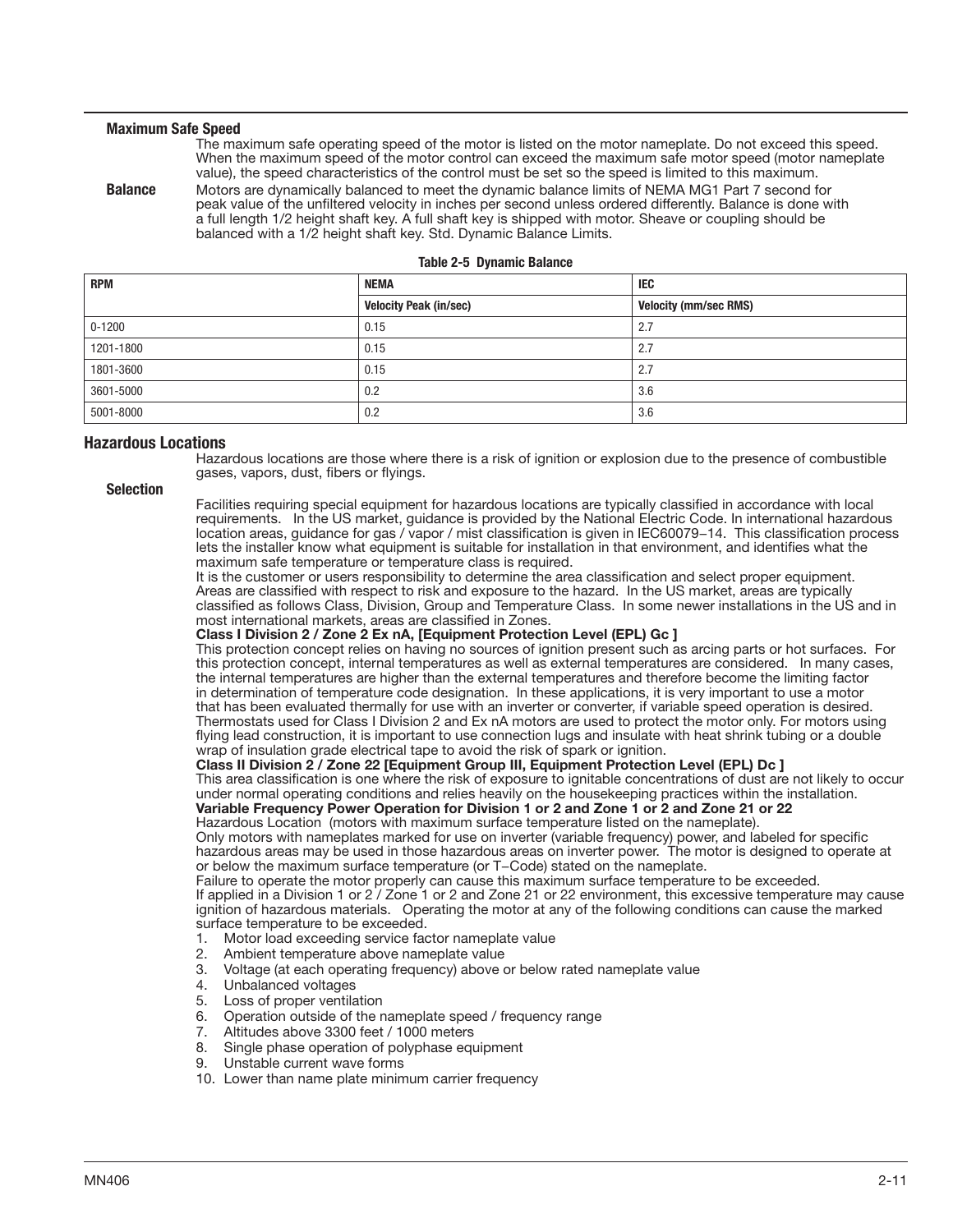## Thermal Limiting

Thermal limiting devices are temperature sensing control components installed inside the motor to limit the internal temperature of the motor frame by interrupting the circuit of the holding coil of the magnetic switch or contactor. They are required for most Division 1 and Zone 1 applications. For Division 2 or Zone 2 applications, motors should be selected that preclude running temperatures from exceeding the ignition temperatures for the designated hazardous material. In Division 2 or Zone 2 classified locations, thermal limiting devices should only be used for winding protection and not considered for limiting all internal motor temperatures to specific ignition temperatures.

#### Specific Conditions of Use" for Ex Equipment or "Schedule of Limitations" for Ex Components: See Certificate supplied wiht the motor for Specific "Conditions of Use" for Ex Equipment or "Schedule of Limitations" for Ex Components.

#### RPM-AC Induction Motors

The RPM-AC series of induction motors are designed for high power density and can only be used in conjunction with a converter. They cannot be operated directly across the line. The motors are optimized for the nameplate rating. The optimum Volts and Current are provided on the nameplate for the optimum rating. When optimum voltage and current is not supplied to the motor optimum rating may not be obtained.

When sizing the motor for use with a converter the voltage drop of all components such as filters, long cables, etc. have to be taken into account. The motor nameplate identifies the optimum voltage into the motor from the converter.

When programing the converter and motor system the motor parameters such as; motor voltage, motor current, motor frequency, etc. should be taken from the motor nameplates and the converter output current limit should be set at the motor full load current shown on the nameplate. Setting the converter current limit should prevent a converter with additional current capability from supplying damaging current to the motor. RPM-AC motors are designed for operation at switching / carrier frequencies of 3 kHz or greater for optimum rating. For operation with switching / carrier frequencies less than 3 kHz the rating must be reduced by 10%. Contact ABB for correct sizing.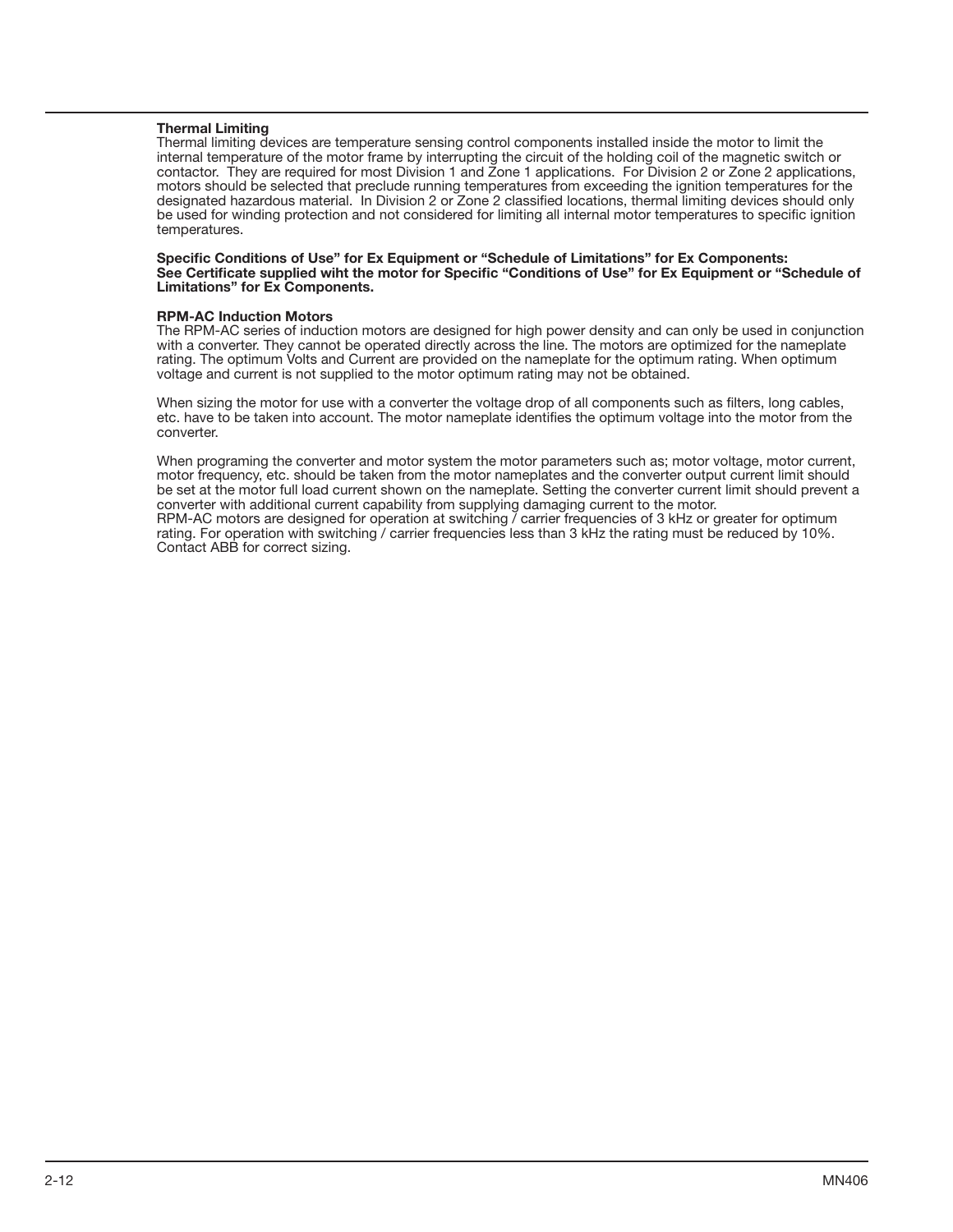# Section 3

# Maintenance & Troubleshooting

| <b>WARNING:</b>           | UL Listed motors must only be serviced by UL Approved Authorized Baldor Service Centers if these<br>motors are to be returned to a hazardous and/or explosive atmosphere.                                                                                                                                                                                               |
|---------------------------|-------------------------------------------------------------------------------------------------------------------------------------------------------------------------------------------------------------------------------------------------------------------------------------------------------------------------------------------------------------------------|
| <b>WARNING:</b>           | Pacemaker danger – Magnetic and electromagnetic fields in the vicinity of current carrying conductors<br>and permanent magnet motors can result in a serious health hazard to persons with cardiac pacemakers,<br>metal implants, and hearing aids. To avoid risk, stay way from the area surrounding a permanent magnet<br>motor.                                      |
| <b>WARNING:</b>           | RPM AC permanent magnet motors can induce voltage and current in the motor leads by rotating the<br>motor shaft. Electrical shock can cause serious or fatal injury. Therefore, do not couple the load to the<br>motor shaft until all motor connections have been made. During any maintenance inspections, be sure the<br>motor shaft will not rotate.                |
| <b>WARNING:</b>           | Do not touch electrical connections before you first ensure that power has been disconnected. Electrical<br>shock can cause serious or fatal injury. Only qualified personnel should attempt the installation, operation<br>and maintenance of this equipment.                                                                                                          |
| <b>WARNING:</b>           | The Adjustable Speed Controller may apply hazardous voltages to the motor leads after power to the<br>controller has been turned off. Verify that the controller is incapable of delivering hazardous voltages and<br>that the voltage at the motor leads is zero before proceeding. Failure to observe this precaution may result<br>in severe bodily injury or death. |
| <b>WARNING:</b>           | Surface temperatures of motor enclosures may reach temperatures which can cause discomfort or injury<br>to personnel accidentally coming into contact with hot surfaces. When installing, protection should be<br>provided by the user to protect against accidental contact with hot surfaces. Failure to observe this<br>precaution could result in bodily injury.    |
| <b>WARNING:</b>           | Guards must be installed for rotating parts such as couplings, pulleys, external fans, and unused shaft<br>extensions, should be permanently guarded to prevent accidental contact by personnel. Accidental<br>contact with body parts or clothing can cause serious or fatal injury.                                                                                   |
| <b>General Inspection</b> |                                                                                                                                                                                                                                                                                                                                                                         |
|                           | Less cards on drop drop of the set of the constitution of $\overline{R}$ . In the conditional constant $\overline{R}$ and $\overline{R}$ and $\overline{R}$ and $\overline{R}$ and $\overline{R}$ are continuously to the constant of the constant of the constan                                                                                                       |

Inspect the motor at regular intervals, approximately every 500 hours of operation or every 3 months, whichever occurs first. Keep the motor clean and the ventilation openings clear.

- The following steps should be performed at each inspection:
- 1. Check that the motor is clean. Check that the interior and exterior of the motor is free of dirt, oil, grease, water, etc. Oily vapor, paper pulp, textile lint, etc. can accumulate and block motor ventilation. If the motor is not properly ventilated, overheating can occur and cause early motor failure.
- 2. Perform a dielectric with stand test periodically to ensure that the integrity of the winding insulation has been maintained. Record the readings. Immediately investigate any significant decrease in insulation resistance.
- 3. Check all electrical connectors to be sure that they are tight.

# Relubrication & Bearings

Bearing grease will lose its lubricating ability over time, not suddenly. The lubricating ability of a grease (over time) depends primarily on the type of grease, the size of the bearing, the speed at which the bearing operates and the severity of the operating conditions. Good results can be obtained if the following recommendations are used in your maintenance program. Relubrication with the shaft stationary and a warm motor is recommended.

### Lubrication Procedure

#### WARNING: Disconnect all electrical power from the motor windings and accessory devices before disassembly of the motor. Electrical shock can cause serious or fatal injury.

- 1. Relubrication with the shaft stationary and a warm motor is recommended. If lubrication must be done with motor running, stay clear of rotating parts and electrical circuits.
- 2. Wipe all dirt from the outside of the grease fills and drains.
- Locate the grease inlet at the top of the bearing hub, clean the area and replace the 1/8–inch pipe plug with a grease fitting if the motor is not equipped with grease fitting.
- 4. Remove grease drain plug located opposite the grease inlet.
- 5. Using a manual grease gun, pump in the recommended grease in the amount shown. This amount of grease will provide an ample supply of lubricant between lubrication periods for the service condition listed in Table 3-1, Table 3-2 and Table 3-3. Use only clean, fresh grease from clean containers and handle so as to keep it clean. In general, mixing of greases is not recommended. If an incompatible grease is used, the lube system must be completely cleaned then repacked with the new grease.
- 6. Wipe away any excess grease at the grease drain or relief and replace drain plugs.
- 7. Rubbing Seals need to be periodically greased.
- Non-rubbing Seals or Labyrinth type seals have a clearance between stationary and rotating parts of not less than  $0.5$ mm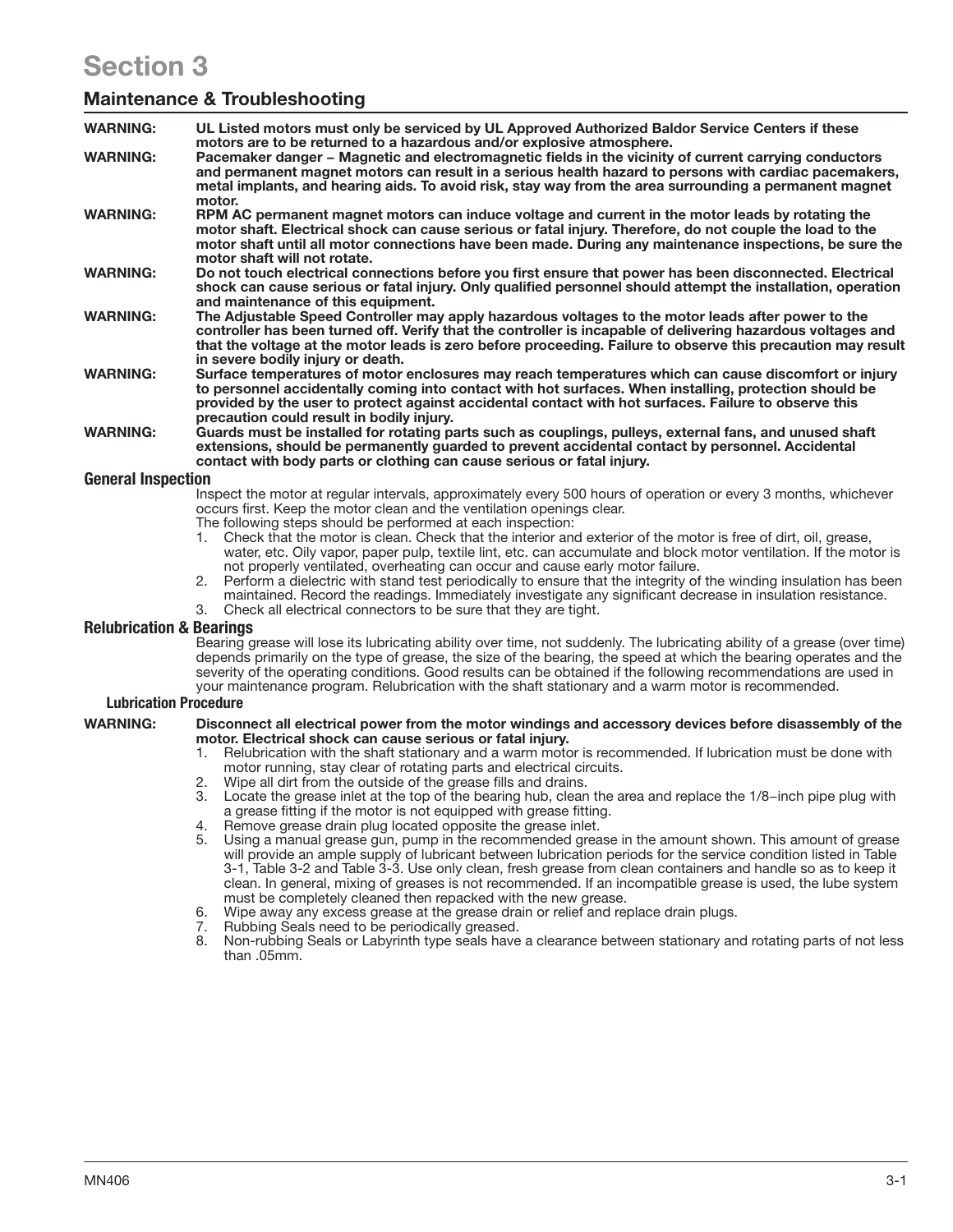#### Type of Grease

See the motor nameplate for replacement grease or oil recommendation. Use Mobil Polyrex EM or equivalent grease unless motor nameplate specifies special grease. Amount of grease to be added to RPM AC motors. See Table 3-3 for relubrication interval.

| Frame Size (IEC)       | Vol. in Cubic in (Cubic cm) | Weight oz (gram) |
|------------------------|-----------------------------|------------------|
| $180 - 280(110 - 180)$ | 1.0(16)                     | 0.5(14)          |
| $320 - 360(200 - 225)$ | 2.0(32)                     | 1.0(28)          |
| $400 - 440(250 - 280)$ | 2.5(40)                     | 1.25(35)         |
| 5800                   | 4.0(64)                     | 2.0(56)          |

### Table 3-1 Relubrication Amount

Note: NEMA frames 180, 210 and 250 (IEC frames 112, 132 and 160) have maintenance free non regreasable double shielded ball bearings as standard. The 280 - 440 frames have open ball bearings, with inner caps as part of PLS System. Determine service condition on the basis of the most severe operating parameter; that is temperature, bearing load, atmosphere, or operating hours per day.

| <b>Table 3-2 Service Condition</b> |                                                                               |         |                                                            |                                                         |  |
|------------------------------------|-------------------------------------------------------------------------------|---------|------------------------------------------------------------|---------------------------------------------------------|--|
| <b>Service Condition</b>           | <b>Ambient</b>                                                                | Use/Dav | Atmosphere                                                 | <b>Bearing Load</b>                                     |  |
| Standard                           | $-18^{\circ}$ C to 40 $^{\circ}$ C (0 $^{\circ}$ F to 104 $^{\circ}$ F)       |         | Clean                                                      | Steady                                                  |  |
| Severe                             | $-30^{\circ}$ C to 50 $^{\circ}$ C *<br>$(-22^{\circ}$ F to 122 $^{\circ}$ F) | 8 to 24 | Medium Dirt, Abrasives, Corrosion (less<br>than .2 in/sec. | <b>Medium Shock, Vibration</b>                          |  |
| Extreme                            | $-54^{\circ}$ C to 65 $^{\circ}$ C * (-65 $^{\circ}$ F to 149 $^{\circ}$ F)   | 8 to 24 | Heavy Dirt, Abrasives, Corrosion                           | <b>Heavy Shock, Vibration</b><br>(more than .44 in/sec) |  |

\* Motors must be specially designed for operation in ambient in this range. Special grease is required.

#### Table 3-3 Relubrication Periods For RPM AC Motors

| <b>Maximum Normal Operating</b> | Frame (IEC)                                             | <b>Relubrication Interval in Months **</b> |                       |                        |  |
|---------------------------------|---------------------------------------------------------|--------------------------------------------|-----------------------|------------------------|--|
| Speed RPM *                     |                                                         | <b>Standard Service</b>                    | <b>Severe Service</b> | <b>Extreme Service</b> |  |
| 3450 and higher                 | All                                                     | 9                                          | 4                     |                        |  |
| 2400 thru 3449                  | $280 - 440(180 - 280)$                                  | g                                          | ٠,                    |                        |  |
| 1700 thru 2399                  | $180 - 280(180 - 200)$<br>320 - 440 (200 - 280)<br>5800 | 36<br>18                                   | 12<br>G.              |                        |  |
| 800 thru 1699                   | 180 - 280 (180 - 200)<br>$320 - 440(200 - 280)$<br>5800 | 36<br>36                                   | 24<br>12<br>n         |                        |  |
| 500 thru 799                    | 180 - 280 (180 - 200)<br>$320 - 440(200 - 280)$<br>5800 | 48<br>36<br>18                             | 36<br>24<br>12        | 12<br>4                |  |
| 499 and lower                   | $320 - 440(200 - 280)$<br>5800                          | 48<br>24                                   | 36<br>18              | 12<br>6                |  |

Relubrication intervals are for ball bearings.

For vertically mounted motors and roller bearings, divide the relubrication interval by 2.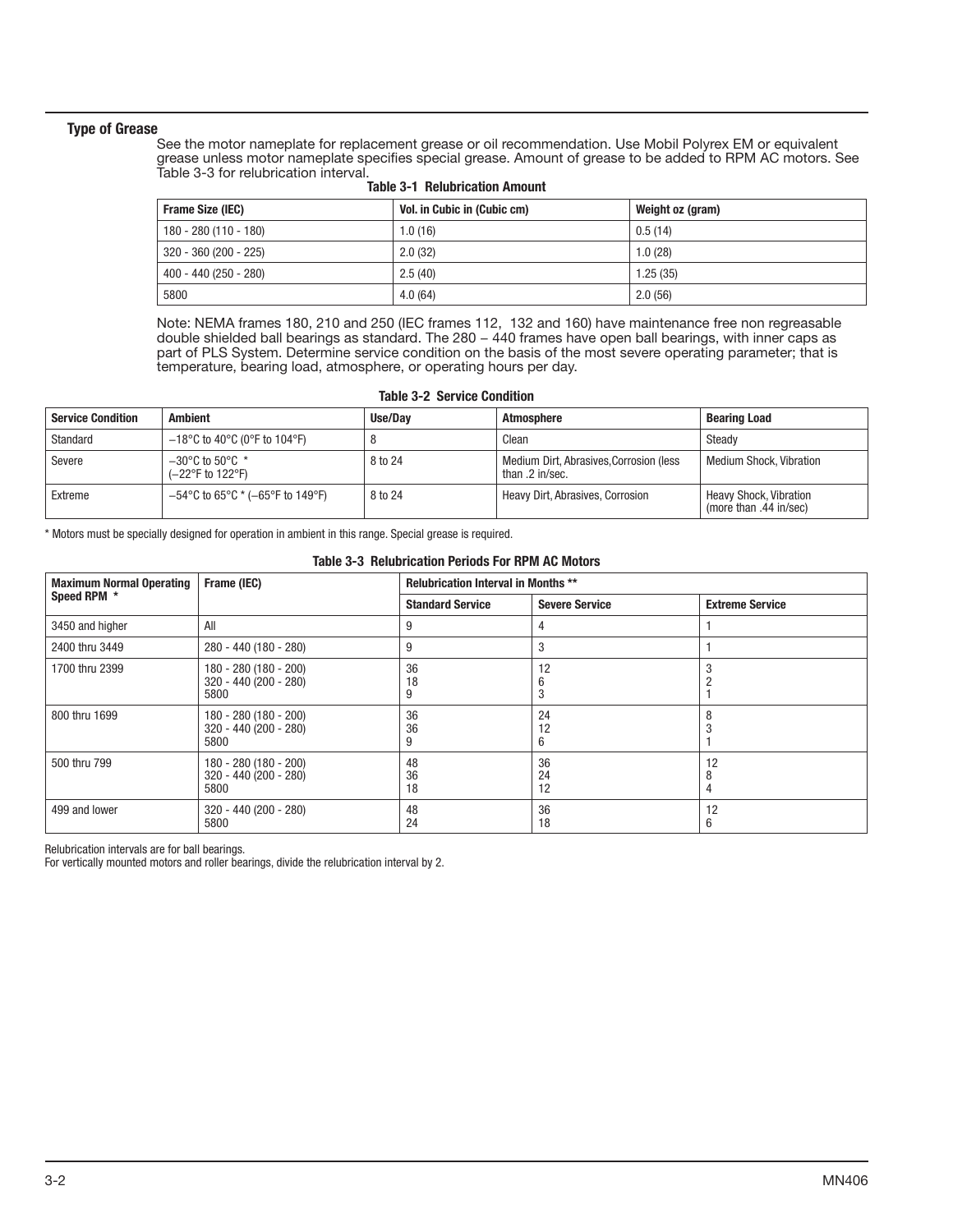# Connection Box Maintenance

For motors certified as Ex nA and Ex ec, in order to maintain the protection level, it is necessary to periodically inspect and tighten covers and gland plates. The torque values shown below can be used for guidance:

|                  |                     | <b>Table 3-4 TORQUE VALUES</b>        |                                           |
|------------------|---------------------|---------------------------------------|-------------------------------------------|
|                  |                     | <b>INCH-THREADED</b>                  |                                           |
|                  |                     |                                       | <b>STANDARD DRY TORQUE</b>                |
| <b>BOLT SIZE</b> | <b>THREAD PITCH</b> | FT. POUND FORCE TOLERANCE<br>$+/- 5%$ | <b>NEWTON METER TOLERANCE</b><br>$+/- 5%$ |
| 1/4              | 20                  | 8.45                                  | 11.5                                      |
| 5/16             | 18                  | 17.4                                  | 23.6                                      |
| 3/8              | 16                  | 30.9                                  | 41.9                                      |
|                  |                     |                                       |                                           |
|                  |                     | <b>METRIC THREADED</b>                |                                           |
|                  |                     |                                       | <b>STANDARD DRY TORQUE</b>                |
| <b>BOLT SIZE</b> | <b>THREAD PITCH</b> | FT. POUND FORCE TOLERANCE<br>$+/- 5%$ | <b>NEWTON METER TOLERANCE</b><br>$+/- 5%$ |
| 6                | 1.00                | 9.972                                 | 13.52                                     |
| 8                | 1.25                | 24.19                                 | 32.80                                     |
| 10               | 1.50                | 47.90                                 | 64.94                                     |

| <b>Symptom</b>              | <b>Possible Causes</b>                                                     | <b>Possible Solutions</b>                                                                                                                                                                                                         |  |  |  |  |  |  |
|-----------------------------|----------------------------------------------------------------------------|-----------------------------------------------------------------------------------------------------------------------------------------------------------------------------------------------------------------------------------|--|--|--|--|--|--|
| Motor will not start        | Usually caused by line trouble, such<br>as, single phasing at the starter. | Check source of power. Check overloads, fuses, controls, etc.                                                                                                                                                                     |  |  |  |  |  |  |
| <b>Excessive humming</b>    | High Voltage.                                                              | Check input line connections.                                                                                                                                                                                                     |  |  |  |  |  |  |
| <b>Motor Over Heating</b>   | Overload. Compare actual amps<br>(measured) with nameplate rating.         | Locate and remove source of excessive friction in motor or load.<br>Reduce load or replace with motor of greater capacity.                                                                                                        |  |  |  |  |  |  |
|                             | Improper ventilation.                                                      | Check external cooling blower to be sure air is moving properly across cooling fins.<br>Check blower for proper direction of rotation.<br>Check filter for dirt, clean or replace. Excessive dirt build-up on motor. Clean motor. |  |  |  |  |  |  |
|                             | Rotor rubbing on stator.                                                   | Check air gap clearance and bearings.                                                                                                                                                                                             |  |  |  |  |  |  |
|                             |                                                                            | Tighten Thru Bolts that hold the endplates to frame.                                                                                                                                                                              |  |  |  |  |  |  |
|                             | Full voltage on field with motor stopped.                                  | Reduce field voltage to 60% with field economy circuit in the control.                                                                                                                                                            |  |  |  |  |  |  |
|                             | Grounded winding.                                                          | Perform dielectric test and repair as required.                                                                                                                                                                                   |  |  |  |  |  |  |
|                             | Improper connections.                                                      | Inspect all electrical connections for proper termination, clearance, mechanical strength and electrical<br>continuity. Refer to connection diagram.                                                                              |  |  |  |  |  |  |
| <b>Bearing Over Heating</b> | Misalignment.                                                              | Check and align motor and driven equipment.                                                                                                                                                                                       |  |  |  |  |  |  |
|                             | Excessive belt tension.                                                    | Reduce belt tension to proper point for load.                                                                                                                                                                                     |  |  |  |  |  |  |
|                             | Excessive end thrust.                                                      | Reduce the end thrust from driven machine.                                                                                                                                                                                        |  |  |  |  |  |  |
|                             | Excessive grease in bearing.                                               | Remove grease until cavity is approximately 3/4 filled.                                                                                                                                                                           |  |  |  |  |  |  |
|                             | Insufficient grease in bearing.                                            | Add grease until cavity is approximately 3/4 filled.                                                                                                                                                                              |  |  |  |  |  |  |
|                             | Dirt in bearing.                                                           | Contact your ABB Service Center.                                                                                                                                                                                                  |  |  |  |  |  |  |
| Vibration                   | Misalignment.                                                              | Check and align motor and driven equipment.                                                                                                                                                                                       |  |  |  |  |  |  |
|                             | Rubbing between rotating and stationary parts.                             | Isolate and eliminate cause of rubbing.                                                                                                                                                                                           |  |  |  |  |  |  |
|                             | Rotor out of balance.                                                      | Have rotor balance checked are repaired at your ABB Service Center.                                                                                                                                                               |  |  |  |  |  |  |
|                             | Resonance.                                                                 | Contact your ABB Service Center.                                                                                                                                                                                                  |  |  |  |  |  |  |
| Noise                       | Foreign material in air gap or ventilation openings.                       | Contact your ABB Service Center.                                                                                                                                                                                                  |  |  |  |  |  |  |
| Growling or whining         | Bad bearing.                                                               | Replace bearing.                                                                                                                                                                                                                  |  |  |  |  |  |  |

#### Table 3-5 Troubleshooting Chart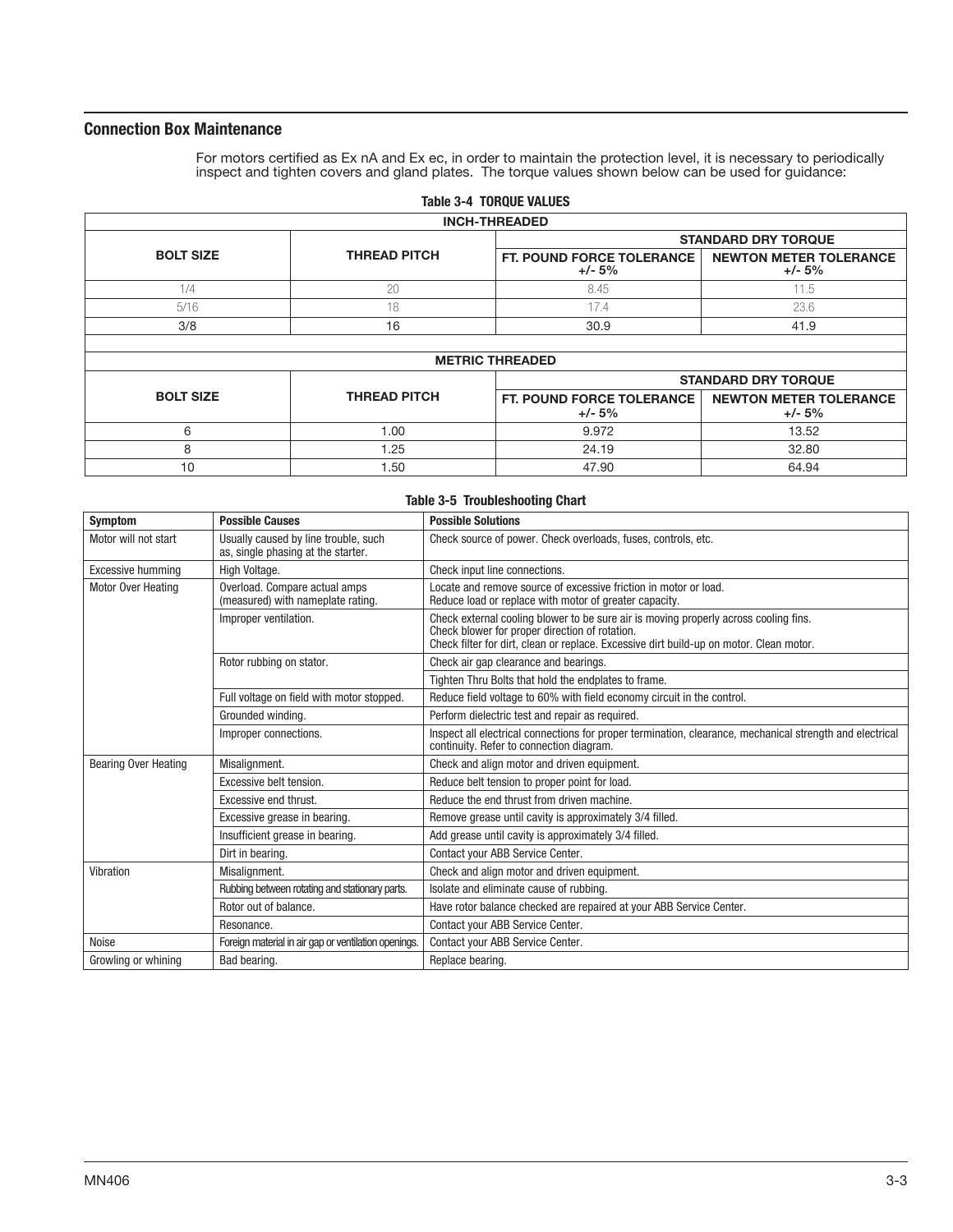### Suggested bearing and winding RTD setting guidelines for Non−Hazardous Locations ONLY

The following tables show the suggested alarm and trip settings for RTDs. Proper bearing and winding RTD alarm and trip settings should be selected based on these tables unless otherwise specified for specific applications.

If the driven load is found to operate well below the initial temperature settings under normal conditions, the alarm and trip settings may be reduced so that an abnormal machine load will be identified.

The temperature limits are based on the installation of the winding RTDs imbedded in the winding as specified by NEMA. Bearing RTDs should be installed so they are in contact with the outer race on ball or roller bearings or in direct contact with the sleeve bearing shell.

|                   |                                                           |             |                                        | Table 3-6 Winding RTDS – Temperature Limit in C (40C Maximum Ambient) |                                |             |
|-------------------|-----------------------------------------------------------|-------------|----------------------------------------|-----------------------------------------------------------------------|--------------------------------|-------------|
| <b>Motor Load</b> | Class B Temp Rise $\leq 80^{\circ}$ C<br>(Typical Design) |             | Class F Temp Rise $\leq 105^{\circ}$ C |                                                                       | Class H Temp Rise $\leq$ 125°C |             |
|                   | Alarm                                                     | <b>Trip</b> | Alarm                                  | Trip                                                                  | Alarm                          | <b>Trip</b> |

≤ Rated Load | 130 | 140 | 155 | 165 | 175 | 185

# Table 3-6 Winding RTDs − Temperature Limit In C (40C Maximum Ambient)

Note:

Rated Load to 1.15 S.F.

• When Class H temperatures are used, consider bearing temperatures and relubrication requirements.

140 | 150 | 160 | 165 | 180 | 185

#### Table 3-7 Bearing RTDs − Temperature Limit In C (40C Maximum Ambient)

| Bearing Type<br>Grease | <b>Anti-Friction</b> |             |  |  |
|------------------------|----------------------|-------------|--|--|
|                        | Alarm                | <b>Trip</b> |  |  |
| Standard               | 100<br>$\sim$ $\sim$ | 110         |  |  |

#### Axial Float

RPM AC motors have a wave spring washer between the opposite drive end bracket and bearing. The drive end bearing is positioned axially by a float restricting inner cap. Axial float (including bearing internal clearance) should be within the following limits:

#### Axial Float - In./Min.

|                                    |      | <b>Maximum</b> |      | <b>Minimum</b> |
|------------------------------------|------|----------------|------|----------------|
| <b>Frame Size</b>                  | In.  | mm.            | In.  | mm.            |
| 180 thru 440<br>(IEC 112 thru 280) | .051 | .29            | .013 | .33            |

FL5800 has a roller bearing on the opposite drive end of the motor and does not use a wavy spring.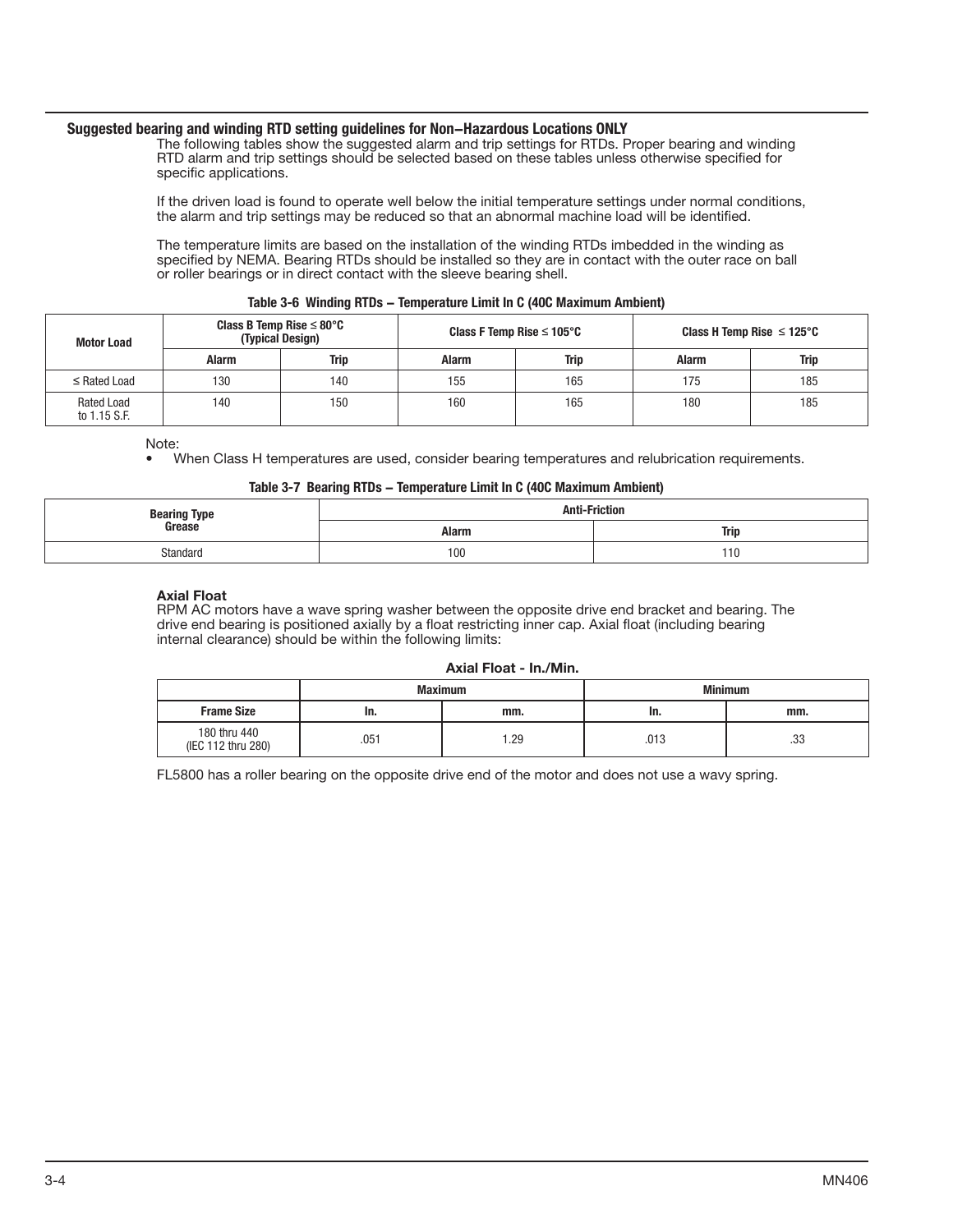# INFORMATION REQUIRED PER IEC 60079-0:2017 Ed7

#### All *italicized* information below is quoted from the standard, clause 30.

Clause 30 (instructions) – Instructions are provided with each motor, the most recent version of this manual can be download at baldor.com.

Instructions for purposes of this standard consists of the following that are shipped with your motor in the literature package:

- Instruction Manual MN406
- Ex Certificates applicable for your motor
- Nameplate marking photos for your motor

#### *Clause 30.1 (general)*

#### *The instructions prepared by the manufacturer shall include the following particulars as a minimum.*

#### *Marking*

*A recapitulation of the information with which the equipment is marked, except for the serial number (see Clause 29), together with any appropriate additional information to facilitate maintenance (for example, address of the importer, repairer, etc.)* 

A copy of the nameplates is included in the literature package and is shipped with each motor. These instructions are used for a range of motors. An example of typical certification marking is shown in Section 1. For motor specific information, please refer to the certification nameplate photos, electrical rating information and any specific conditions conveyed in the motor marking such as but not limited to ambient range, water flow, converter set up parameters and refer to the data package shipped with the product.

#### *on-site assembling:*

Not typically required.

#### *adjustment and parameter setting*

If operated on a converter, refer to nameplate marking for set-up parameters.

#### *Use and setting-up;*

Ratings such as electrical values, ambient temperatures and pressures, maximum surface temperatures and other limit values related to a designated use are included on the product nameplate photos and in the product data package..

#### *- putting into service- of the equipment / of the whole installation:*

#### *ii) Information about verifications / tests prior to first use*

Refer to Section 2, Installation and Operation

*ii) detailed information about any special installation requirements for the Type of Protection(s) employed* 

*i) information about verifications / tests prior to (first) use Refer to Section 2, Installation and Operation ii) detailed information about any special installation requirements for the Type of Protection(s) employed*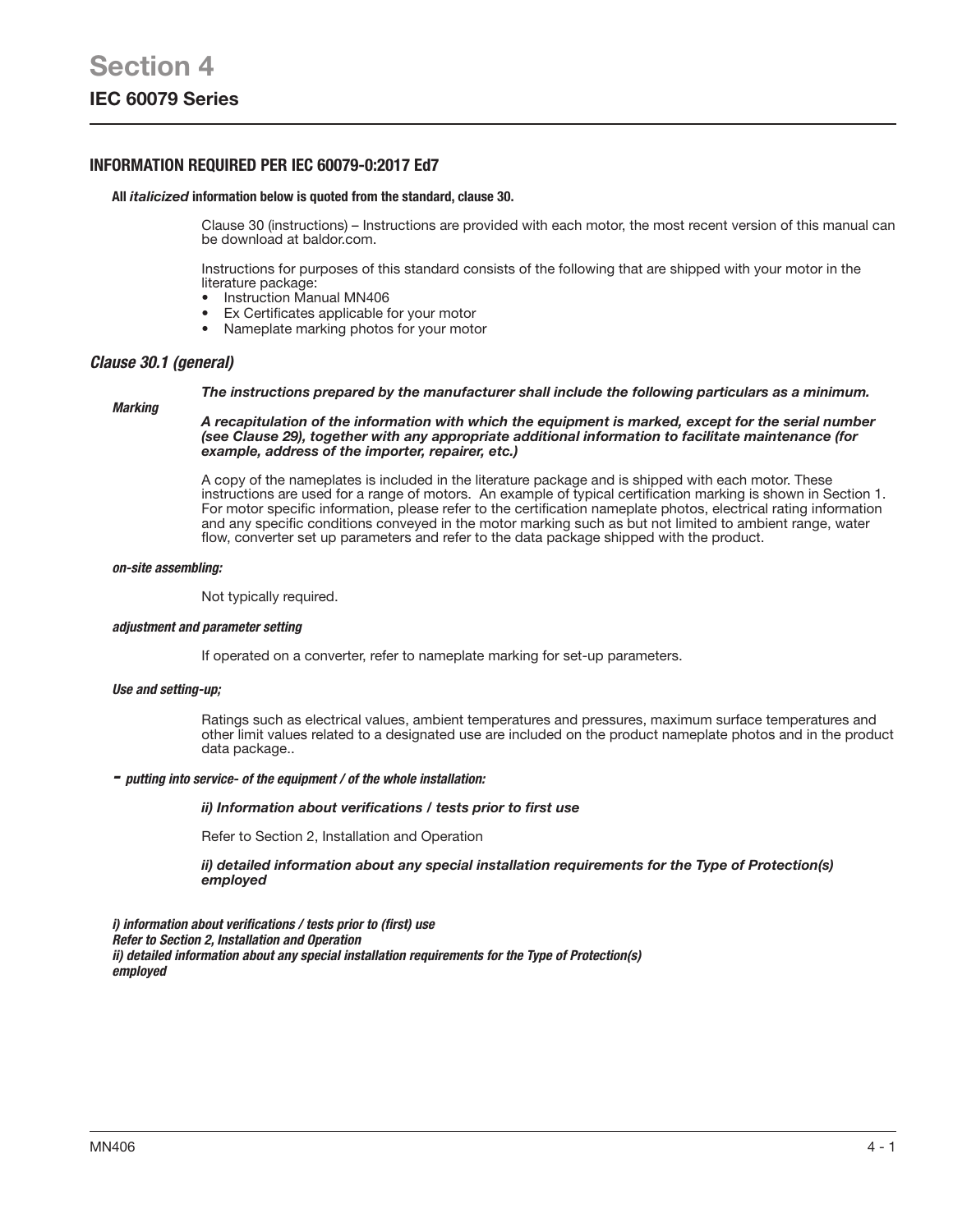#### *- maintenance;*

#### *ii) Information such as cleaning, oil level check or recalibration requirements;*

Cleaning- The enclosure is non-conducting and may generate an ignition capable level of electrostatic charge under extreme conditions. The user should ensure that the equipment is not installed in a location in a location where it might be subjected to external conditions which might cause a build-up of electrostatic charges on non-conducting surfaces. Additionally, cleaning of the equipment should be done only with a damp cloth.'

Additional information on maintenance such as Information on bearing inspection is in the Maintenance Section 3

#### *iii) Requirements for the maintenance of the explosion protection.*

#### For Ex e machines, consult manufacturer for winding details

For permanent magnet motors, the voltage that may be present at the motor terminals, when the supply is disconnected, when the motor is rotating. Open circuit vs. speed data is normally supplied.

For motors using permanent magnet rotors, consult warning marking, which is provided with the Instructions.

Information on any maintenance required to ensure continued compliance with the rubbing seal requirements of 5.2.12

Inspect Seal during the bearing lubrication process to ensure the integrity of the seal.

#### *- repair*

#### *i) Repair should be conducted in accordance with the requirements given in IEC 60079-19*

Refer to Repair of Motors used in Hazardous Locations

Information related to the fitting or removal of parts / components; As each motor design is unique, it is necessary to Contact the manufacture for additional repair details. Use only original manufacturer's parts.

#### *ii) information related to the fitting or removal of parts / components*

Contact ABB regarding any spare parts.

#### *iii) Information about spare parts*

Contact ABB regarding any spare parts.

#### *iv) Requirements for a documentation of such repairs.*

As any repair is undertaken after consultation with IEC60079-19, the documentation requirements for the repair in this standard apply.

#### *- taking out of service and dismantling*

#### *i) Use appropriate lock out tag out procedures to prevent restart and prior to making or breaking any electrical connection.*

#### *• where applicable, Specific Conditions of Use according to 29.3 e)*

As Specific Conditions of Use may vary with each certificate, if Specific Conditions are applied, the certificate is shipped with each motor forming part of the Instructions. Refer to Marking and Acceptance section for an explanation of the "X" suffix to certificate numbers.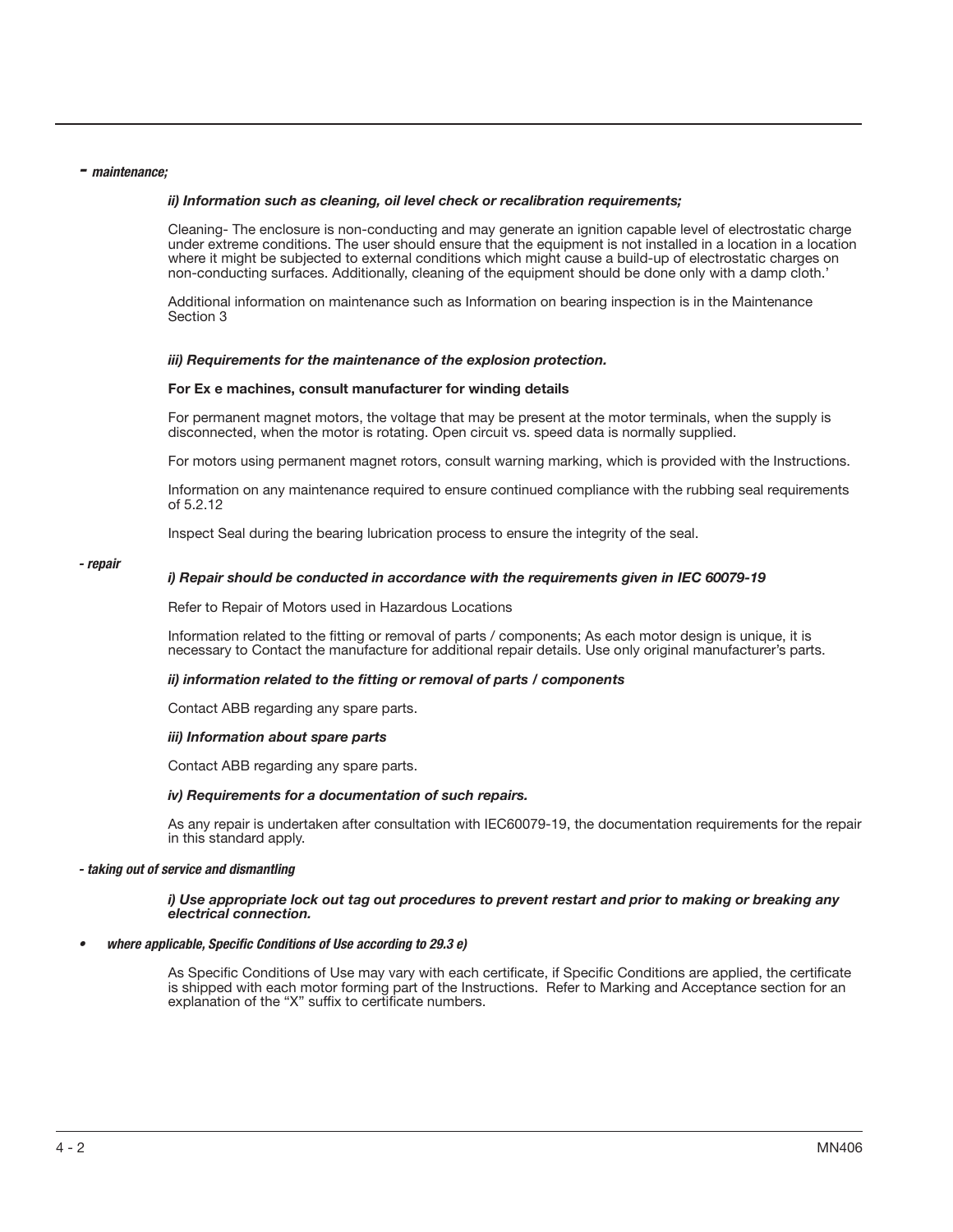# *Clause 30.3 (electrical machines)*

#### *In addition to the information required according to 30.1, the following additional information shall be prepared for electrical machines, as applicable:*

# *machines intended to be supplied by a converter*

For speed torque information on motors intended to be supplied by converter, consult motor nameplate.

#### *bearing lubrication requirements for both commissioning and maintaining*;

Instructions for lubrication are included in the Bearing Maintenance Section. Only use ABB recommended grease or contact ABB Motors and Mechanical Inc., product support team for guidance on equivalents suitable for hazardous locations.

#### *the permitted axial and radial loading of the shaft;*

Please refer to Table 2-2 and Table 2-3 in this manual for information.

*• the thermal expansion of the shaft and housing under rated conditions*

Maintain minimum clearances necessary to accommodate thermal growth of up to 3mm of the frame and up to 5mm (8mm for Furnace Fan Motor Designs) of the shaft during design operating conditions. Consult engineering for application specific solutions where these minimum clearances are not permissible.

*• any necessary maintenance of the protection provided by the manufacturer against stray circulating currents in the bearings or shafts.*

Ensure that the motor is properly earthed and bonded. For motors operated by converter, consult converter manufacturers instructions relative to cable recommendations.

- *• any necessary protection of the bearings from vibration, including during transportation, storage, or standby service;*  Protection of bearings from vibration during storage and transportation are addressed in General. Bearings requiring blocking are blocked during shipment.
- *• guidance on maintenance and replacement intervals for bearings based on the operating conditions.*

Instructions for lubrication are included in the Bearing Maintenance Section